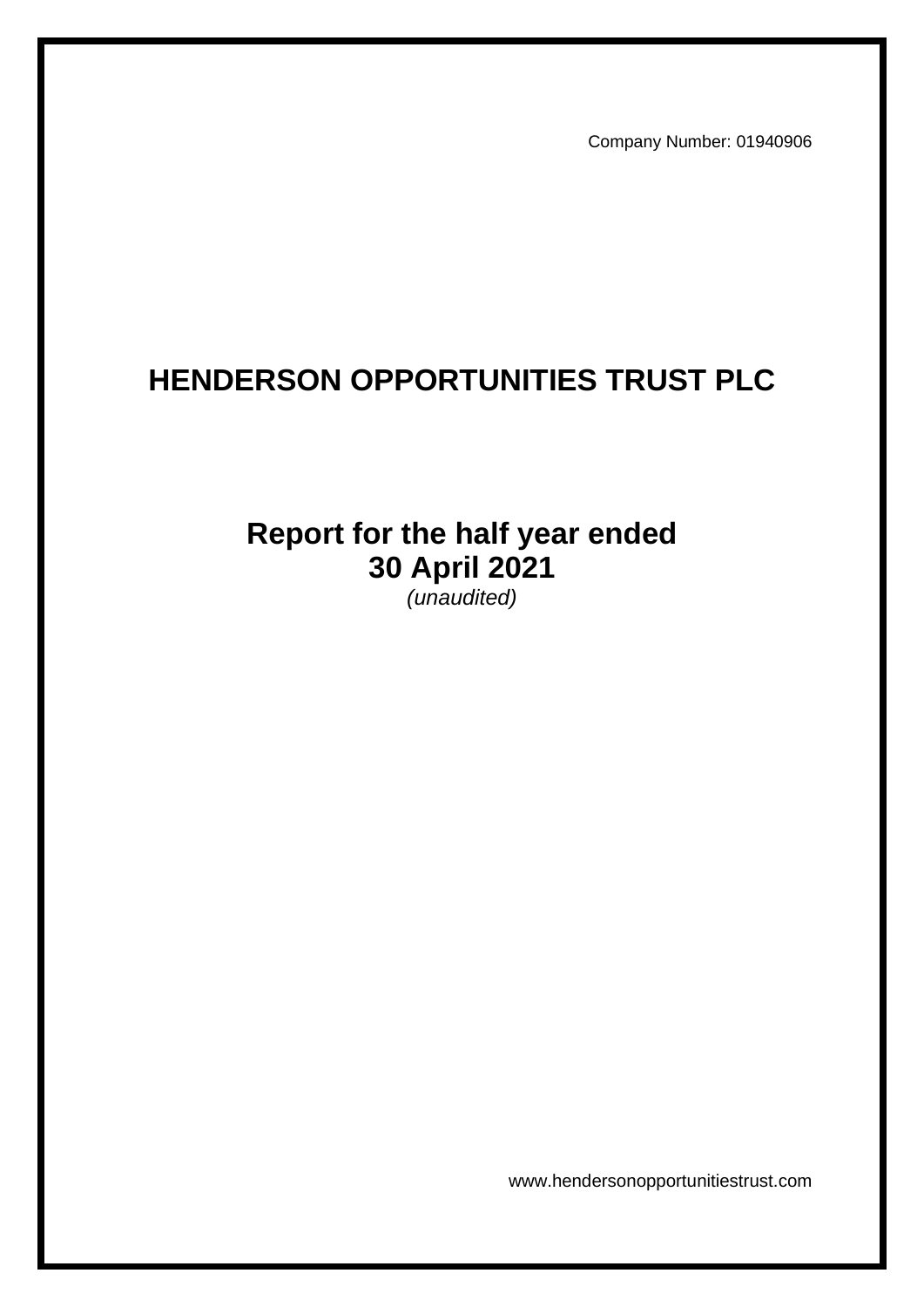# **HENDERSON OPPORTUNITIES TRUST PLC (the "Company")**

# **Unaudited results for the half year ended 30 April 2021**

### **Investment Objective**

The Company aims to achieve capital growth in excess of the FTSE All-Share Index from a portfolio of UK investments.

### **Performance summary**

|                                              | (Unaudited)<br>30 April 2021 | (Unaudited)<br>30 April 2020 | (Audited)<br>31 October 2020 |
|----------------------------------------------|------------------------------|------------------------------|------------------------------|
| Net Asset Value ('NAV') per share            | 1,624.5p                     | 921.3p                       | 1,046.3p                     |
| Share price                                  | 1,590.0p                     | 740.0p                       | 885.0p                       |
| Net assets                                   | £128.3m                      | £72.8m                       | £82.6m                       |
| Discount to NAV <sup>1</sup>                 | 2.1%                         | 19.7%                        | 15.4%                        |
| Total return per share                       | 592.1p                       | (221.6p)                     | (83.6p)                      |
| Revenue return per share - basic and diluted | 11.6p                        | 8.0 <sub>p</sub>             | 12.8p                        |
| Dividends per share <sup>2</sup>             | 13.0 <sub>p</sub>            | 13.0 <sub>p</sub>            | 27.0 <sub>p</sub>            |
| Net gearing <sup>3</sup>                     | 13.1%                        | 15.3%                        | 13.6%                        |

1. Calculated based on the NAV per ordinary share and share price at period end

2. The dividends per ordinary share for the period 1 November 2020 to 30 April 2021 include a first interim dividend payment of 6.5p per ordinary share payable on 25 June 2021 and a second interim dividend payment of 6.5p per ordinary share payable on 24 September 2021. See the Chairman's Statement and Note 3 for further details

3. The net gearing percentage reflects the amount of borrowings (bank loans or overdrafts) the Company has used to invest in the market less cash and investment cash funds, divided by net assets multiplied by 100

### **Total Return Performance to 30 April 2021**

|                             | <b>6 Months</b> | 1 Year | 3 Years |       | 5 Years 10 Years |
|-----------------------------|-----------------|--------|---------|-------|------------------|
|                             | %               | %      | %       | %     | %                |
| NAV <sup>1</sup>            | 56.9            | 80.5   | 38.7    | 83.6  | 216.9            |
| Benchmark <sup>2</sup>      | 28.5            | 26.0   | 7.7     | 39.9  | 81.0             |
| Share price <sup>3</sup>    | 81.8            | 121.1  | 66.0    | 115.0 | 300.3            |
| Peer group NAV <sup>4</sup> | 38.5            | 51.9   | 21.2    | 64.5  | 154.0            |

Sources: Morningstar Direct, Refinitiv Datastream and Janus Henderson

1. NAV total return per ordinary share total return (including dividends reinvested)

2. FTSE All-Share Index<br>3. Share price total returr

Share price total return (including dividends reinvested)

4. Association of Investment Companies ('AIC') UK All Companies Sector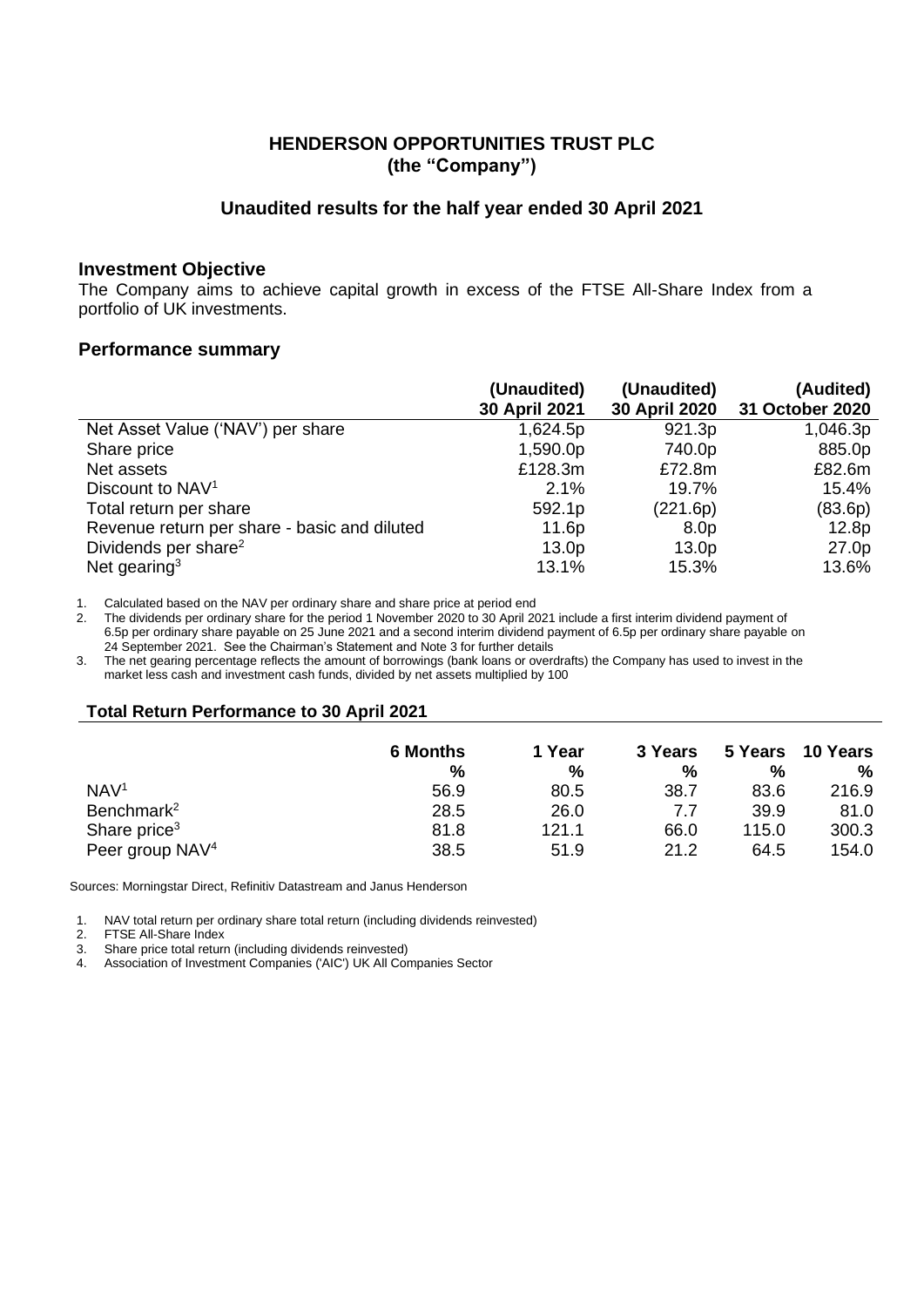# **INTERIM MANAGEMENT REPORT**

# **CHAIRMAN'S STATEMENT**

# **Performance**

In my first interim report as Chairman, I am pleased to report that the Company has continued to perform strongly, with the net asset value rising 56.9% during the six months relative to a rise of 28.5% in the FTSE All-Share Index benchmark. The period was dominated by positive COVID vaccination news in early November. This led to many of the companies held that are more exposed to fluctuations in the broader UK economy performing well. This recovery in cyclical stocks came at a time when some of the earlier-stage companies in the portfolio continued to make steady progress towards commercialisation and also performed well. These two factors in combination broadly drove the Company's strong performance. Henderson Opportunities Trust plc has always been deliberately flexible in its investment approach, with the aim being to allow the Fund Managers to flex the portfolio with comparatively little constraint to where they see the best value across the UK market. We are encouraged to see this approach working well on behalf of our shareholders.

The following table illustrates the Company's record against the benchmark over the ten-year period to 30 April 2021:

|                                             | year<br>% | 3 years<br>% | 5 years<br>% | 10 years<br>% |
|---------------------------------------------|-----------|--------------|--------------|---------------|
| NAV (total return)                          | 80.5      | 38.7         | 83.6         | 216.9         |
| FTSE All-Share (total<br>return)            | 26.0      | 7.7          | 39.9         | 81.0          |
| Outperformance (+)/<br>Underperformance (-) | $+54.5$   | $+31.0$      | $+43.7$      | $+135.9$      |

# **Earnings and dividends**

The revenue return in the period was £915,000, compared to £628,000 in the same period last year. Following a sharp fall in investment income during the peak of the pandemic in spring 2020, it is reassuring to see many companies held in the portfolio return to paying dividends. In the latest Annual Report, we indicated a willingness to support the historic dividend trajectory of the Company until such time as pre-pandemic income levels from the portfolio are restored. We see no reason to change this approach, with a healthy level of revenue reserves built up over many years. We are therefore pleased to declare a second interim dividend of 6.5p per ordinary share for the financial year ending 31 October 2021 in respect of the quarter to 30 April 2021.This will be payable on 24 September 2021 to shareholders registered at the close of business on 20 August 2021. The Company's shares will be quoted ex-dividend on 19 August 2021. The first interim dividend for the financial year ending 31 October 2021 was declared on 11 March 2021 and was paid on 25 June 2021.

# **Gearing**

The gearing started the financial year at 13.6% of net assets and finished at a similar level of 13.1%. This relatively consistent level of gearing at a time of rising net asset values meant we were net investors of approximately £5m during the period, as the Fund Managers continued to find attractive opportunities across the breadth of the UK equity market.

# **Share capital**

During the period we were encouraged to see the Company's discount to net asset value tighten materially from 15.4% at the beginning of the year to 2.1% at the period end. No shares were issued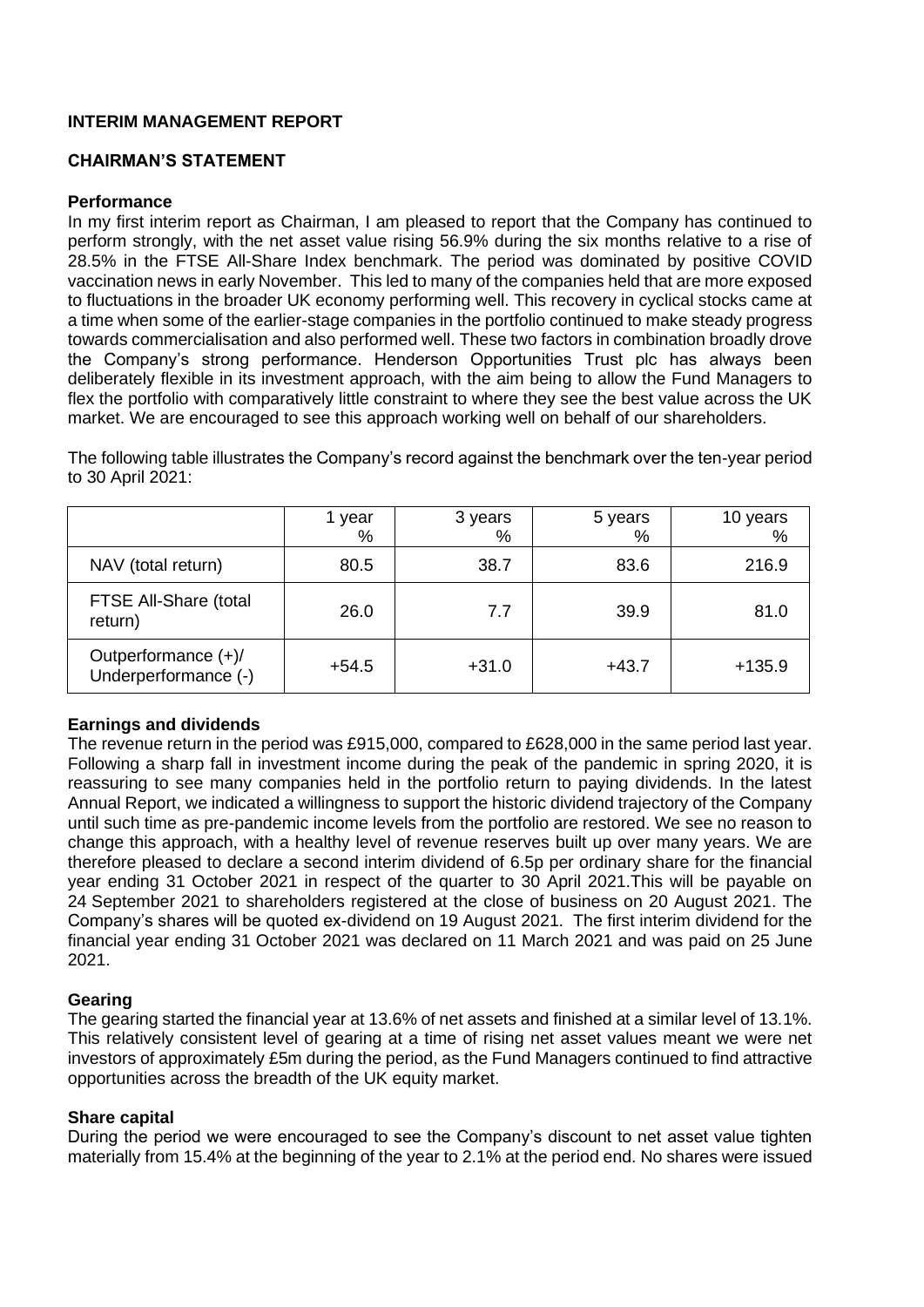or bought back and as at the end of April 2021 the financial year end position was therefore unchanged with 8,000,858 shares in issue (of which 102,483 are currently held in treasury).

# **Outlook**

The portfolio is made up of a very diverse list of stocks serving many end markets. It is this diversity that brings consistency in performance and protects capital over the long term. It is difficult currently to have any real clarity about the economic outlook. However, we believe that the experienced management teams of the companies in the portfolio are well equipped to cope with, and react to, the conditions in which they find themselves. This was demonstrated over the last year, as they dealt with the demands imposed on them by the pandemic. It is the quality of these management teams, and the breadth of activities that our investee companies undertake, that give us confidence about the coming periods for the portfolio.

**Wendy Colquhoun Chairman 30 June 2021**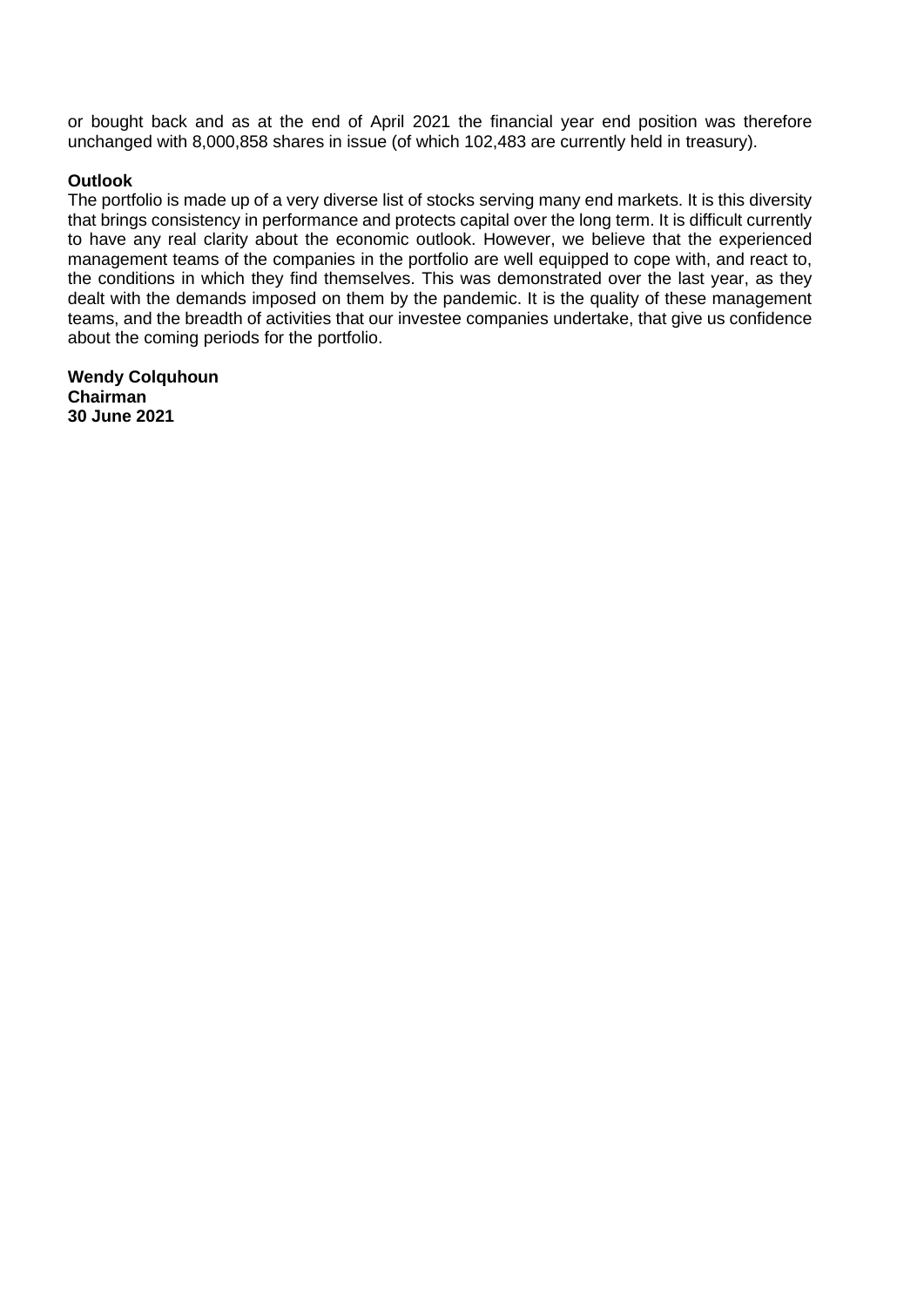# **FUND MANAGERS' REPORT**

### **Overview**

The first six months of the Company's financial year have been very strong in terms of both absolute and relative performance. These periods of strong performance typically occur when several different factors come into play at the same time. The biggest single contributor to the cocktail was the arrival of vaccinations that are proving successful in combating COVID. This is allowing the economy to open up and a return to normalisation to begin. The portfolio benefitted from holding companies that are immediate beneficiaries from a bounce-back in economic activity. At the same time the portfolio has been helped by investor enthusiasm for companies involved in the replacement of fossil fuels with sustainable forms of energy. A general realisation of the scale of the challenge if emission targets are to be achieved meant that those companies that are working towards this received strong support. Share prices do however often move faster and more substantially than the realities would justify, and while we remain committed to the area over the long term, we have reduced the exposure to some of the holdings in the alternative energy space on this concern. Overall, company results during the period have been up to best expectations and valuations are generally reasonable, therefore we have been a net buyer of equities over the period.

# **Portfolio attribution**

In a continuation of trends seen in the previous financial year, alternative energy companies performed well, with **Ilika**, **AFC Energy**, **Ceres Power** and **EQTEC** all among the top ten contributors to performance. Each continued to make steady steps towards commercialisation, often in partnership with larger companies (for example **AFC Energy** formed a partnership with ABB to use their alkaline fuel cells in off-grid electric vehicle chargers). Following positive vaccination news in early November, a number of stocks exposed to the domestic economic recovery also recovered well. This included Scottish housebuilder **Springfield Properties**, heavy building materials company **Sigmaroc**, low-cost gym operator **The Gym Group**, vehicle hire company **Redde Northgate** and corporate broker **K3 Capital**. In many cases we added to these holdings during the period as in our view market expectations and valuation levels did not reflect the speed of underlying earnings recovery. Finally, a number of media companies in the portfolio performed well, including **Next Fifteen Communications**, **Zoo Digital** and **Mirriad Advertising**. In all cases these companies are either addressing faster growth parts of the market (such as **Next Fifteen Communications** which focuses on the technology sector), or are challenging traditional business models (for example **Zoo Digital**, which provides cloud-based dubbing and subtitling and is challenging physical dubbing studios).

The largest detractor from performance during the six months was conference call provider **LoopUp**. This had been a strong contributor in the previous financial year, however shortly after the Company's financial year end, it reported that it had seen increased customer churn as some customers were moving to competitor products (such as Microsoft Teams). In our view this heightened competition (from particularly powerful competitors) was unlikely to recede and therefore the position was sold.

# **Activity**

The six-month period to the end of April was an active one for the portfolio, with new positions established in **Barclays**, **Bacanora Lithium**, **BT Group**, **Jubilee Metals**, **Marks & Spencer**, **STV**, **Westminster Group**, **Kier Group**, **Babcock**, **Auction Technology Group** (which was subsequently sold), **Sensyne Health** and **Chamberlin**. In aggregate we invested £22.3m into the portfolio compared to total sales of £17.5m. During this period additions to the portfolio were broadly (although not exclusively) in the large cap, recovery and natural resources 'buckets'. These areas had underperformed in the previous financial year, as they are broadly more exposed to the global economy than the early stage and growth small-cap companies (which are often in structural growth areas or at a stage where their technology is more binary, and therefore are less dependent on the fluctuations in the wider economy). However, as the domestic and global economy recovers,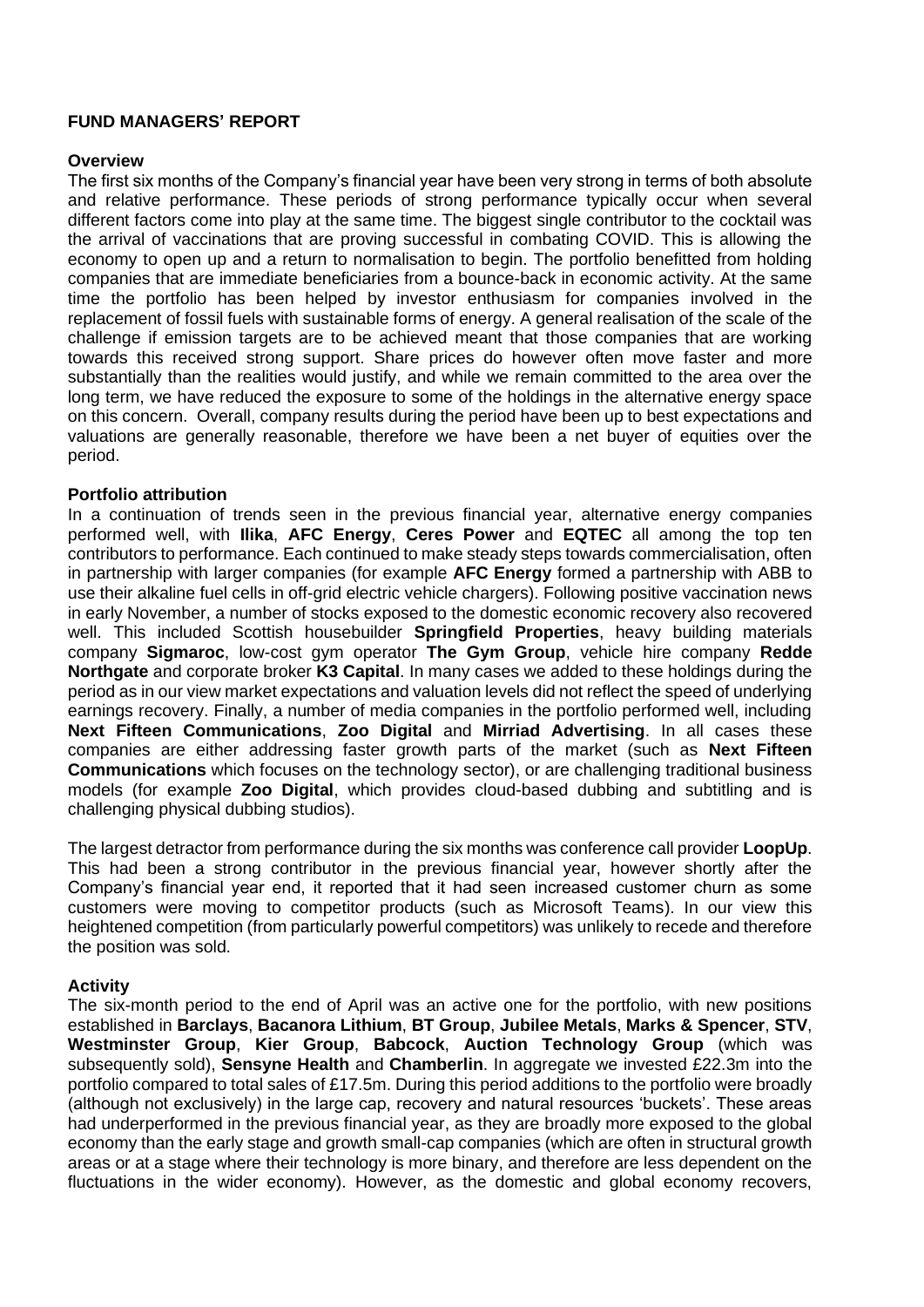potentially more quickly than many are anticipating, we think there are attractive valuation opportunities in stocks set to benefit from this recovery. An example of this would be the banking sector, where in addition to the new position in **Barclays** we also added to existing holdings in **Lloyds**, **Natwest** and **HSBC**.

Positions exited during the period were **Learning Technologies**, **Aveva**, **Scapa**, **Horizon Discovery**, **Fonix Mobile**, **Assura**, **LoopUp**, **Auction Technology Group** and **Eve Sleep**. In two cases (**Scapa** and **Horizon Discovery**) this was driven by takeover offers, both from US peer companies. The majority of the sales (**Learning Technologies**, **Aveva**, **Fonix Mobile**, **Auction Technology Group** and **Assura**) were driven by shares reaching what we deemed to be fair value following good performance. **Eve Sleep** was a small holding, in hindsight a mistake, as the directto-consumer mattress market had proven to be more competitive than we envisaged.

# **Outlook**

The concerns about economic contraction and deflation have recently made way for concerns about limited supply and inflation. Both these contrasting views have elements of truth. Parts of the UK economy will remain subdued, while in other areas there will be strong growth. Some industries will continue to face large scale disruption, while in other areas large new companies will emerge. Some of the largest companies that are major constituents of the index today will decline to be replaced by a new generation of companies. The speed of this change is more rapid than in the past. It provides the active manager who is unconstrained with a significant opportunity to substantially add value over an index-orientated approach to portfolio management.

**James Henderson and Laura Foll Fund Managers 30 June 2021**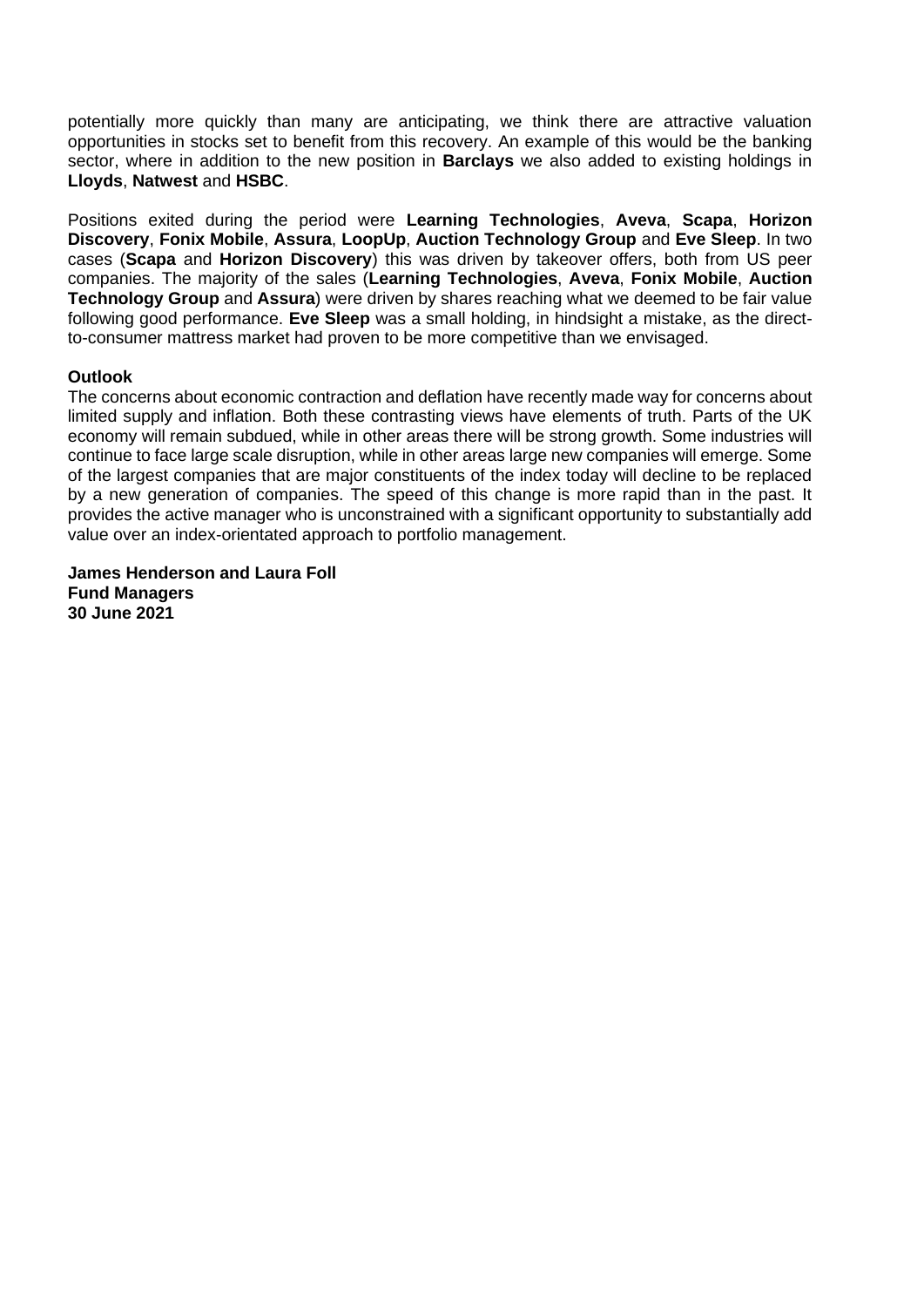# **PRINCIPAL RISKS AND UNCERTAINTIES**

The principal risks and uncertainties associated with the Company's business can be divided into the following main areas:

- investment activity and strategy;
- financial instruments and the management of risk;
- operational and cyber;
- accounting, legal and regulatory;
- liquidity;
- net gearing; and
- failure of Janus Henderson

Detailed information on these risks is given in the Strategic Report and in the Notes to the Financial Statements in the Company's Annual Report for the year ended 31 October 2020.

In the view of the Board, these principal risks and uncertainties at the year-end remain and are as applicable to the remaining six months of the financial year as they were to the six months under review.

There are a number of risks stemming from the COVID-19 pandemic and the uncertainty that this has created in global markets, both economically and politically, that may impact the operation of the Company, as referenced in the Chairman's Statement. The Fund Managers will continue to review carefully the composition of the Company's portfolio and be proactive in taking investment decisions where necessary. The Manager and the Company's other third-party service providers remain fully operational and have implemented appropriate business continuity plans to ensure that there has been no change in service while the majority of staff are working from home.

# **DIRECTORS' RESPONSIBILITY STATEMENT**

The Directors (as listed in note 12) confirm that, to the best of their knowledge:

- a) the condensed financial statements for the half year ended 30 April 2021 have been prepared in accordance with Financial Reporting Standard 104 Interim Financial Reporting and give a true and fair view of the assets, liabilities, financial position and profit or loss of the Company;
- b) this Interim Management Report and condensed financial statements include a fair review of the information required by the Disclosure Guidance and Transparency Rule 4.2.7R (indication of important events during the first six months and description of principal risks and uncertainties for the remaining six months of the year); and
- c) this Interim Management Report includes a fair review of the information required by the Disclosure Guidance and Transparency Rule 4.2.8R (disclosure of related party transactions and changes therein).

**For and on behalf of the Board Wendy Colquhoun Chairman 30 June 2021**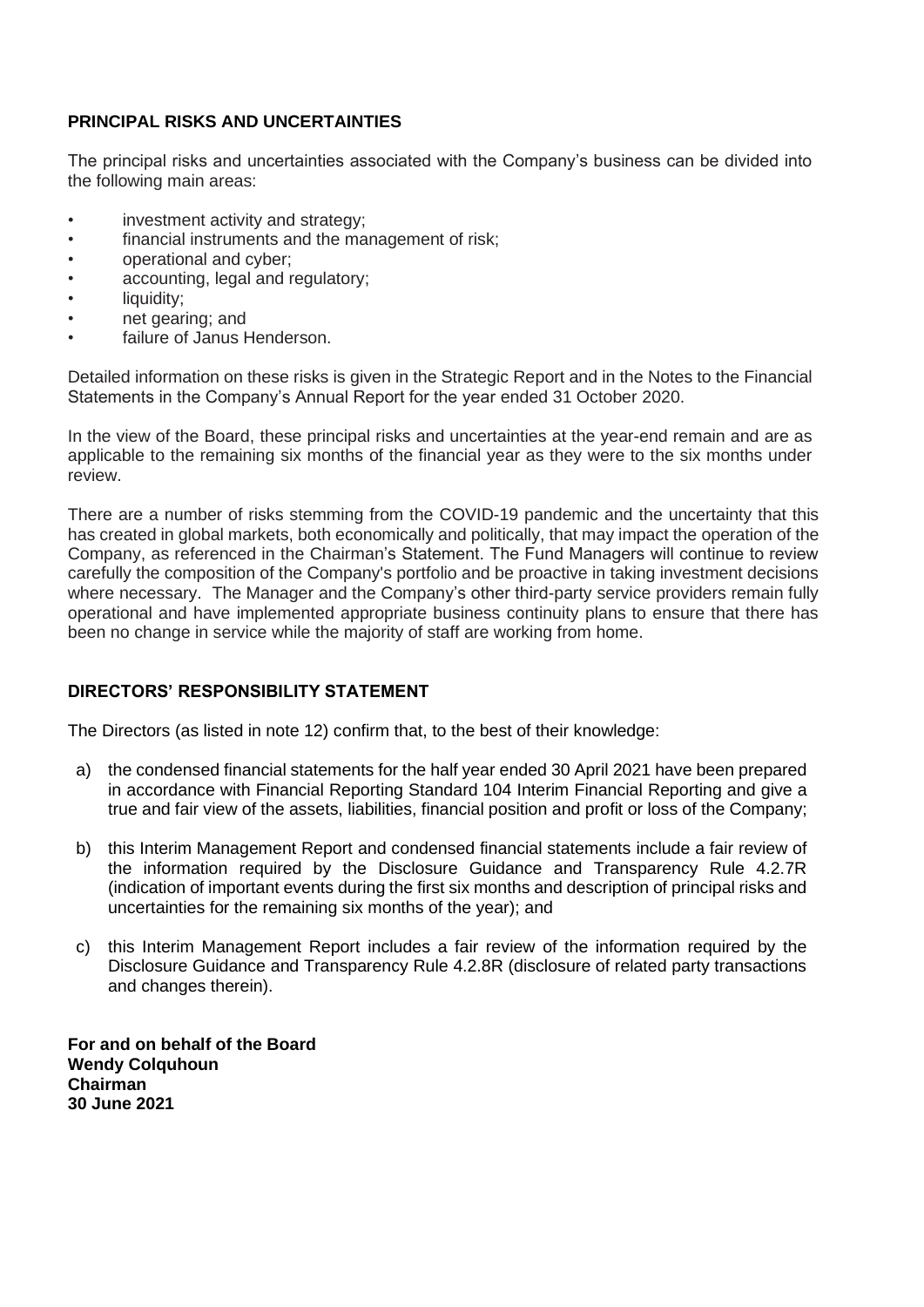#### **Investment portfolio at 30 April 2021**

| Company                                  | <b>Valuation</b><br>£'000 | $%$ of<br>portfolio |
|------------------------------------------|---------------------------|---------------------|
| SigmaRoc <sup>1</sup>                    | 4,731                     | 3.2                 |
| Springfield Properties <sup>1</sup>      | 4,611                     | 3.1                 |
| llika <sup>1</sup>                       | 4,370                     | 3.0                 |
| <b>Barclays</b>                          | 4,300                     | 2.9                 |
| Next Fifteen Communications <sup>1</sup> | 3,942                     | 2.7                 |
| Tracsis <sup>1</sup>                     | 3,570                     | 2.4                 |
| Boku <sup>1</sup>                        | 3,441                     | 2.3                 |
| Blue Prism <sup>1</sup>                  | 3,225                     | 2.2                 |
| Serica Energy <sup>1</sup>               | 3,213                     | 2.2                 |
| Vertu Motors <sup>1</sup>                | 3,180                     | 2.2                 |
| 10 largest                               | 38,583                    | 26.2                |
| <b>NatWest</b>                           | 3,146                     | 2.1                 |
| Zoo Digital <sup>1</sup>                 | 3,086                     | 2.1                 |
| <b>Rio Tinto</b>                         | 3,038                     | 2.1                 |
| RWS Holdings <sup>1</sup>                | 3,021                     | 2.1                 |
| Anglo American                           | 2,993                     | 2.0                 |
| Mirriad Advertising <sup>1</sup>         | 2,765                     | 1.9                 |
| <b>Oxford Instruments</b>                | 2,738                     | 1.9                 |
| Surface Transforms <sup>1</sup>          |                           |                     |
|                                          | 2,731                     | 1.8                 |
| Ceres Power <sup>1</sup>                 | 2,672                     | 1.8                 |
| AFC Energy <sup>1</sup>                  | 2,666                     | 1.8                 |
| 20 largest                               | 67,439                    | 45.8                |
| Lloyds Banking                           | 2,363                     | 1.5                 |
| IQGeo <sup>1</sup>                       | 2,185                     | 1.5                 |
| Cohort <sup>1</sup>                      | 2,167                     | 1.5                 |
| Integrafin Holdings                      | 2,063                     | 1.4                 |
| GB Group <sup>1</sup>                    | 2,022                     | 1.4                 |
| The Gym Group                            | 1,931                     | 1.3                 |
| Prudential                               | 1,918                     | 1.3                 |
| Aviva                                    | 1,901                     | 1.3                 |
| Vodafone                                 | 1,847                     | 1.2                 |
| Redcentric <sup>1</sup>                  | 1,750                     | 1.2                 |
| 30 largest                               | 87,586                    | 59.4                |
| Tribal Group <sup>1</sup>                | 1,734                     | 1.2                 |
| Van Elle <sup>1</sup>                    | 1,729                     | 1.2                 |
| <b>HSBC</b>                              | 1,723                     | 1.2                 |
| IP Group                                 | 1,710                     | 1.2                 |
| Jersey Oil & Gas <sup>1</sup>            | 1,700                     | 1.2                 |
| Redde Northgate                          | 1,699                     | 1.1                 |
| <b>XP Power</b>                          | 1,676                     | 1.1                 |
| <b>Johnson Matthey</b>                   | 1,625                     | 1.1                 |
| Franchise Brands <sup>1</sup>            | 1,583                     | 1.1                 |
| GlaxoSmithKline                          | 1,541                     | 1.0                 |
| 40 largest                               | 104,306                   | 70.8                |
| Sensyne Health <sup>1</sup>              | 1,523                     | 1.0                 |
| <b>Studio Retail</b>                     | 1,500                     | 1.0                 |
| <b>Standard Chartered</b>                | 1,481                     | 1.0                 |
| K <sub>3</sub> Capital <sup>1</sup>      | 1,463                     | 1.0                 |
| <b>BT</b> Group                          | 1,402                     | 1.0                 |
| Workspace                                | 1,397                     | 1.0                 |
| Ricardo                                  | 1,386                     | 0.9                 |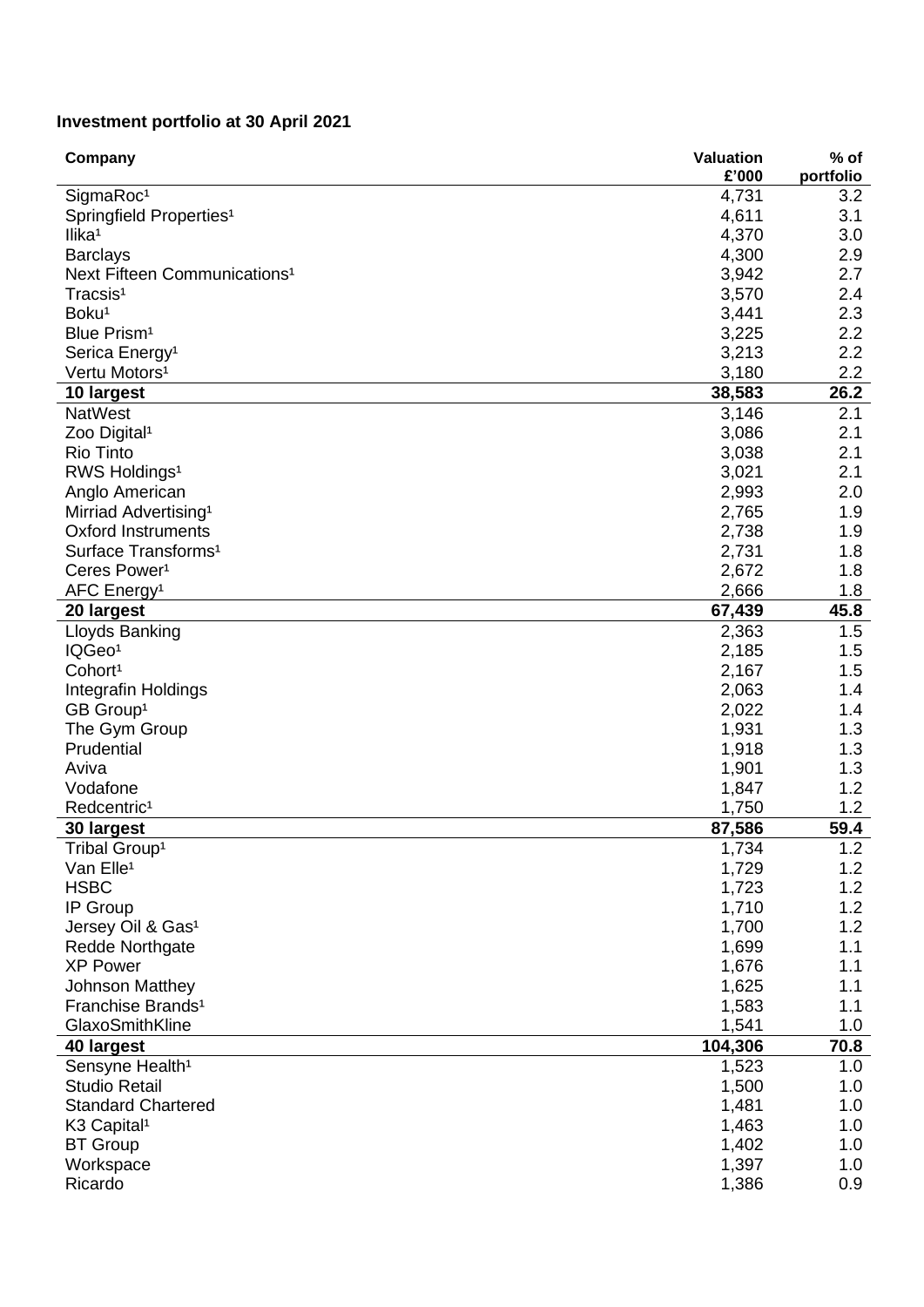| Flowtech <sup>1</sup>                                              | 1,383   | 0.9   |
|--------------------------------------------------------------------|---------|-------|
| <b>Direct Line Insurance</b>                                       | 1,354   | 0.9   |
| Marks & Spencer                                                    | 1,343   | 0.9   |
| 50 largest                                                         | 118,538 | 80.4  |
| Reabold Resources <sup>1</sup>                                     | 1,311   | 0.9   |
| 4D Pharma <sup>1</sup>                                             | 1,306   | 0.9   |
| ITM Power <sup>1</sup>                                             | 1,285   | 0.9   |
| Creo Medical <sup>1</sup>                                          | 1,261   | 0.8   |
| Hammerson                                                          | 1,245   | 0.8   |
| M&G                                                                | 1,195   | 0.8   |
| Premier Miton Group <sup>1</sup>                                   | 1,168   | 0.8   |
| <b>STV</b>                                                         | 1,151   | 0.8   |
| <b>International Personal Finance</b>                              | 1,149   | 0.8   |
| Rolls-Royce                                                        | 1,133   | 0.8   |
| 60 largest                                                         | 130,742 | 88.7  |
| Deltic Energy <sup>1</sup>                                         | 1,063   | 0.7   |
| Jadestone Energy <sup>1</sup>                                      | 1,030   | 0.7   |
| Mondi                                                              | 982     | 0.7   |
| Bacanora Lithium <sup>1</sup>                                      | 968     | 0.7   |
| <b>Hollywood Bowl</b>                                              | 927     | 0.6   |
| IG Group                                                           | 916     | 0.6   |
| Eurocell                                                           | 839     | 0.6   |
| Keystone Law <sup>1</sup>                                          | 780     | 0.5   |
| <b>International Consolidated Airlines</b>                         | 761     | 0.5   |
| Senior                                                             | 683     | 0.5   |
| 70 largest                                                         | 139,691 | 94.8  |
| 20 remaining (excluding cash and investments written down to zero) | 7,673   | 5.2   |
|                                                                    |         |       |
| <b>Total</b>                                                       | 147,364 | 100.0 |

<sup>1</sup> Quoted on the Alternative Investment Market ('AIM')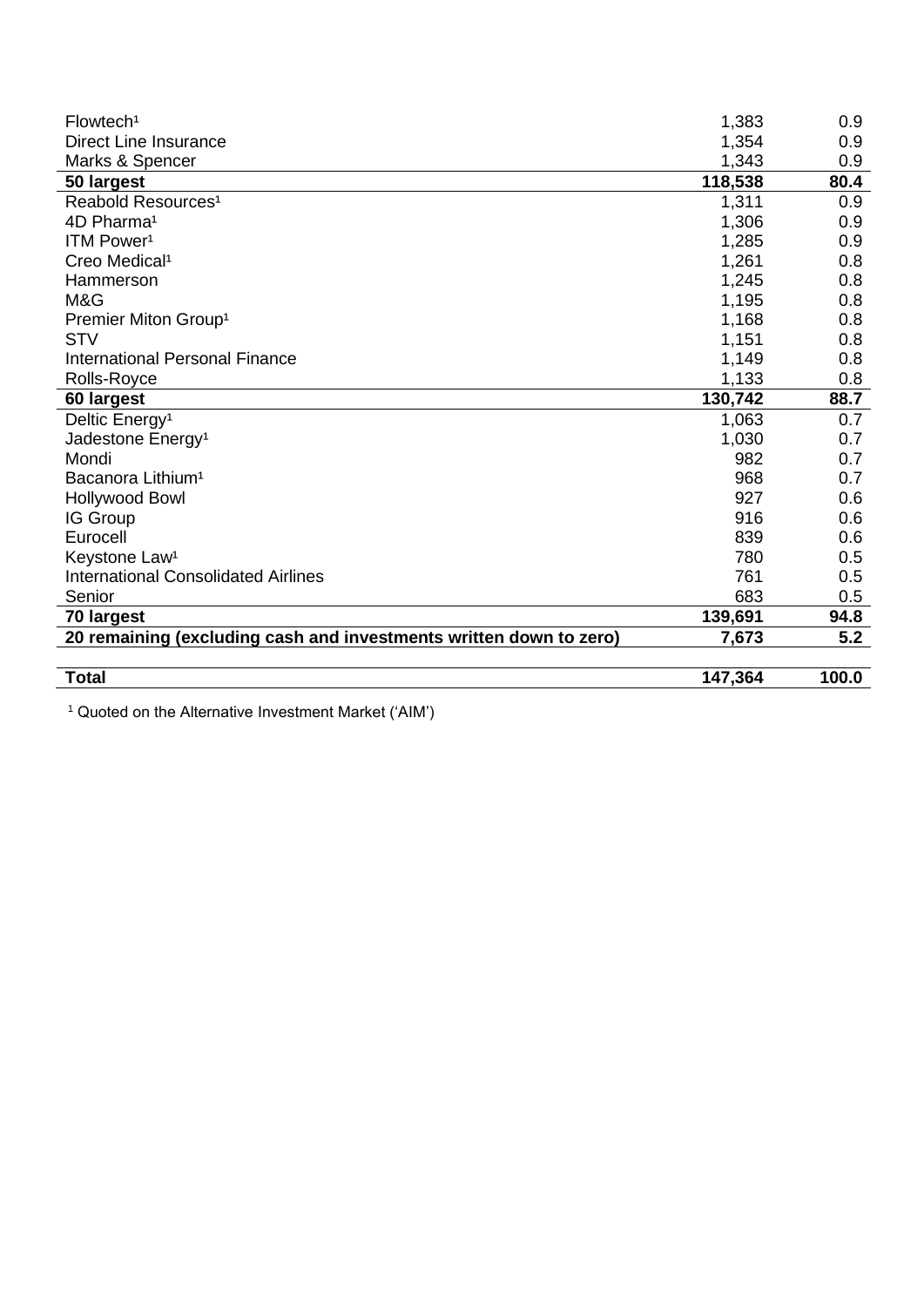# **Attribution analysis to 30 April 2021**

The table below sets out the top five contributors and top five detractors to NAV:

| Top five contributors | Total<br>return % | <b>Contribution</b><br>to NAV % |
|-----------------------|-------------------|---------------------------------|
| <b>Ceres Power</b>    | $+90.5$           | $+3.6$                          |
| Ilika                 | $+176.5$          | $+3.4$                          |
| SigmaRoc              | $+86.3$           | $+2.7$                          |
| <b>AFC Energy</b>     | $+291.3$          | $+2.7$                          |
| <b>EQTEC</b>          | $+274.4$          | $+2.2$                          |
| Top five detractors   | <b>Total</b>      | <b>Contribution</b>             |
|                       | return %          | to NAV %                        |
| LoopUp                | $-61.9$           | -1.8                            |
| <b>Blue Prism</b>     | $-21.0$           | $-0.6$                          |
| <b>SIMEC</b>          | $-58.0$           | $-0.5$                          |
| Aveva                 | $-6.3$            | $-0.1$                          |
| Bacanora              | $-6.1$            | $-0.1$                          |

Source: Janus Henderson

# **Portfolio by index at 30 April 2021**

As a percentage of the portfolio excluding cash

| <b>Index</b>         | <b>FTSE All-Share</b> | <b>Portfolio</b> |
|----------------------|-----------------------|------------------|
|                      | Index %               | %                |
| <b>FTSE 100</b>      | 78.9                  | 22.5             |
| <b>FTSE 250</b>      | 17.8                  | 11.5             |
| <b>FTSE SmallCap</b> | 3.3                   | 6.3              |
| <b>FTSE AIM</b>      | 0.0                   | 58.3             |
| Other                | 0.0                   | 1.4              |
| Total                | 100.0                 | 100.0            |

Source: Factset

# **Portfolio by market capitalisation at 30 April 2021**

As a percentage of the portfolio excluding cash

| <b>Index</b>     | <b>FTSE All-Share</b><br>Index % | <b>Portfolio</b><br>% |
|------------------|----------------------------------|-----------------------|
| Greater than £2b | 89.3                             | 27.6                  |
| £1b - £2b        | 5.4                              | 11.9                  |
| £500m - £1b      | 3.3                              | 7.7                   |
| £200m - £500m    | 1.7                              | 27.9                  |
| £100m - £200m    | 0.3                              | 12.3                  |
| £50m - £100m     | 0.0                              | 7.8                   |
| Less than $£50m$ | 0.0                              | 4.5                   |
| Other            | 0.0                              | 0.3                   |
| Total            | 100.0                            | 100.0                 |

Source: Factset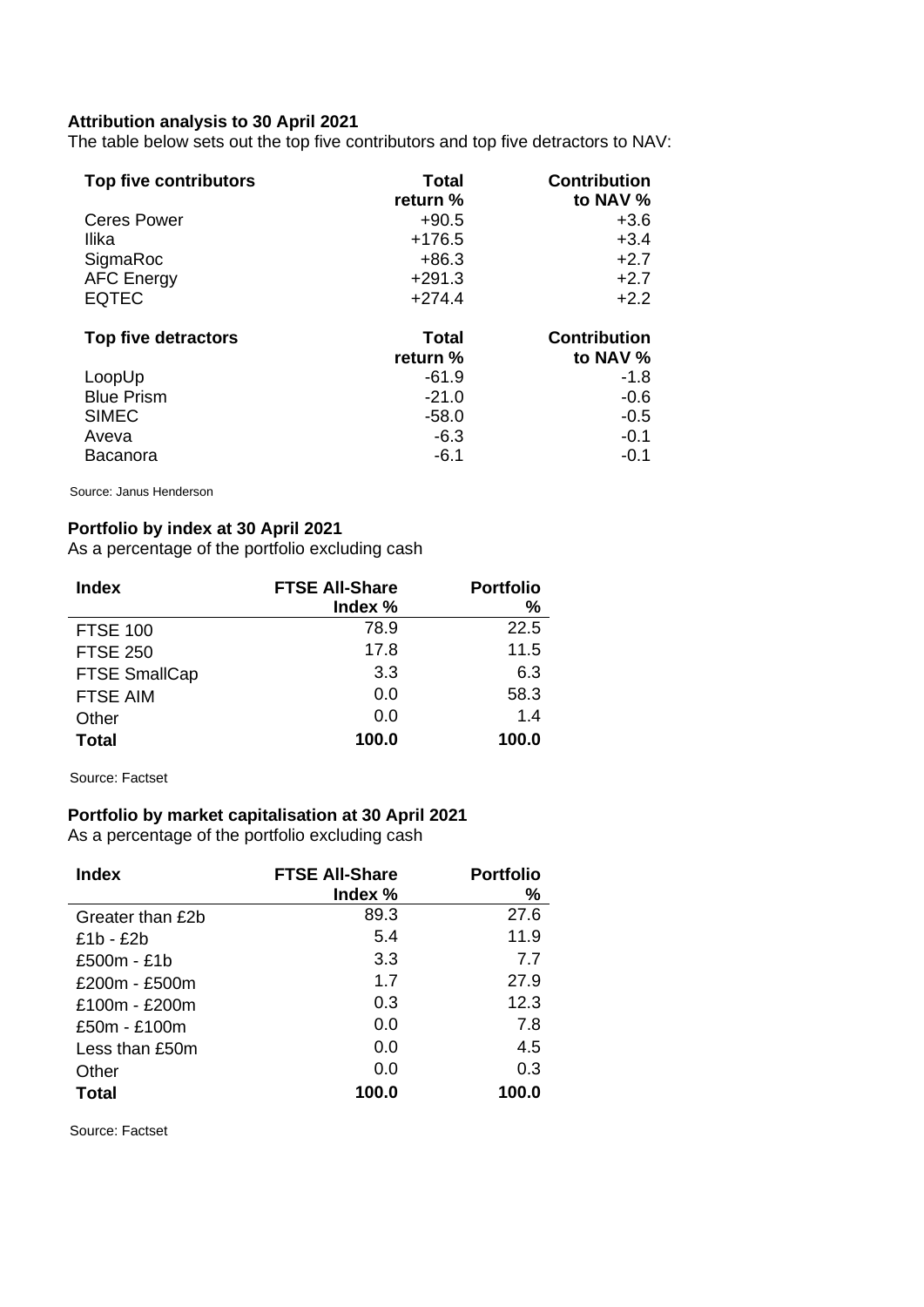# **CONDENSED INCOME STATEMENT**

|                                                                                                                                       | (Unaudited)<br><b>Half Year ended</b> |                            | 30 April 2021                   |                            |                            | (Unaudited)<br>Half Year ended<br>30 April 2020 |                            |                            | (Audited)<br>Year ended<br>31 October 2020 |  |  |
|---------------------------------------------------------------------------------------------------------------------------------------|---------------------------------------|----------------------------|---------------------------------|----------------------------|----------------------------|-------------------------------------------------|----------------------------|----------------------------|--------------------------------------------|--|--|
|                                                                                                                                       | <b>Revenue</b><br>return<br>£'000     | Capital<br>return<br>£'000 | <b>Total</b><br>return<br>£'000 | Revenue<br>return<br>£'000 | Capital<br>return<br>£'000 | Total<br>return<br>£'000                        | Revenue<br>return<br>£'000 | Capital<br>return<br>£'000 | Total<br>return<br>£'000                   |  |  |
| Gains/(losses) from<br>investments held at fair<br>value through profit or<br>loss<br>Investment income<br>held at fair value through |                                       | 47,311                     | 47,311                          |                            | (17, 925)                  | (17, 925)                                       |                            | (7, 215)                   | (7, 215)                                   |  |  |
| profit or loss<br>Interest receivable                                                                                                 | 1,100                                 |                            | 1,100                           | 810                        |                            | 810                                             | 1,329                      |                            | 1,329                                      |  |  |
| and other income                                                                                                                      | 100                                   |                            | 100                             | 86                         |                            | 86                                              | 166                        |                            | 166                                        |  |  |
| Gross revenue and<br>capital gains/(losses)                                                                                           | 1,200                                 | 47,311                     | 48,511                          | 896                        | (17, 925)                  | (17, 029)                                       | 1,495                      | (7, 215)                   | (5,720)                                    |  |  |
| Management fee (note 2)                                                                                                               | (99)                                  | (232)                      | (331)                           | (64)                       | (149)                      | (213)                                           | (130)                      | (305)                      | (435)                                      |  |  |
| Performance fee (note 2)                                                                                                              |                                       | (1, 180)                   | (1, 180)                        |                            |                            |                                                 |                            |                            |                                            |  |  |
| Administrative expenses                                                                                                               | (165)                                 |                            | (165)                           | (178)                      |                            | (178)                                           | (312)                      |                            | (312)                                      |  |  |
| Net return/(loss) before<br>finance costs and<br>taxation<br>Finance costs                                                            | 936<br>(19)                           | 45,899<br>(45)             | 46,835<br>(64)                  | 654<br>(24)                | (18,074)<br>(56)           | (17, 420)<br>(80)                               | 1,053<br>(40)              | (7, 520)<br>(91)           | (6, 467)<br>(131)                          |  |  |
| Net return/(loss) before<br>taxation                                                                                                  | 917                                   | 45,854                     | 46,771                          | 630                        | (18, 130)                  | (17,500)                                        | 1,013                      | (7,611)                    | (6,598)                                    |  |  |
| Taxation on net return                                                                                                                | (2)                                   |                            | (2)                             | (2)                        |                            | (2)                                             | (3)                        |                            | (3)                                        |  |  |
| Net return/(loss) after<br>taxation                                                                                                   | 915                                   | 45,854                     | 46,769                          | 628                        | (18, 130)                  | (17, 502)                                       | 1,010                      | (7,611)                    | (6,601)                                    |  |  |
| Return/(loss) per<br>ordinary share - basic<br>and diluted (note 4)                                                                   | 11.58p                                | 580.55p                    | 592.13p                         | 7.95p                      | (229.53p)                  | (221.58p)                                       | 12.78p                     | (96.36p)                   | (83.58p)                                   |  |  |

The total columns of this statement represent the Income Statement of the Company, prepared in accordance with FRS 104.

All revenue and capital items in the above statement derive from continuing operations. The revenue and capital return columns are supplementary to this and are prepared under guidance published by the Association of Investment Companies. The Company had no recognised gains or losses other than those disclosed in the Income Statement and Statement of Changes in Equity. The accompanying notes are an integral part of the condensed financial statements.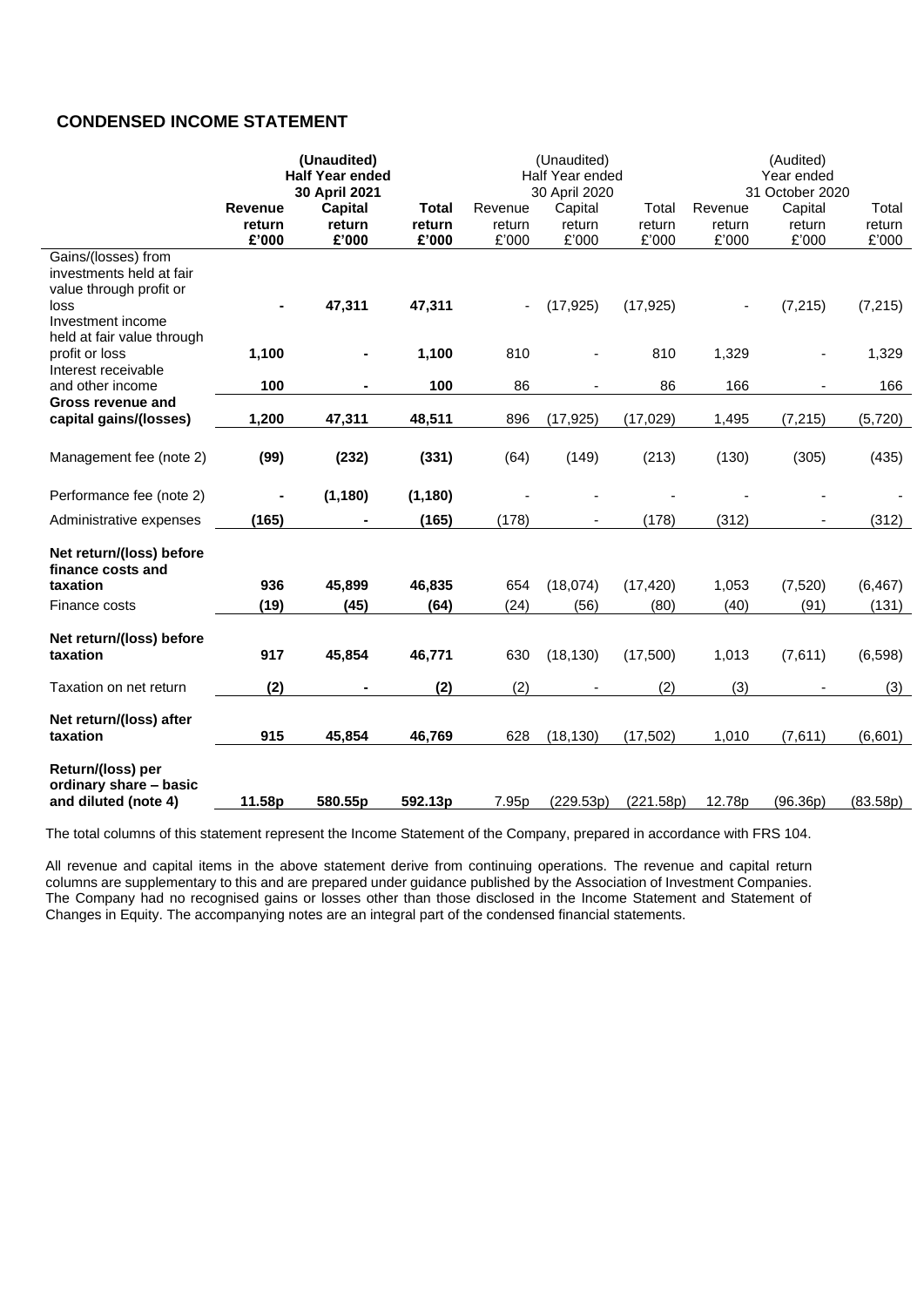# **CONDENSED STATEMENT OF CHANGES IN EQUITY**

|                    | (Unaudited)   |                                                  |            |          |          |               |  |  |  |
|--------------------|---------------|--------------------------------------------------|------------|----------|----------|---------------|--|--|--|
|                    |               | Half Year ended 30 April 2021                    |            |          |          |               |  |  |  |
|                    | <b>Called</b> | Total<br><b>Share</b><br><b>Other</b><br>Capital |            |          |          |               |  |  |  |
|                    | up share      | premium                                          | redemption | capital  | Revenue  | shareholders' |  |  |  |
|                    | capital       | account                                          | reserve    | reserves | reserve  | funds         |  |  |  |
|                    | £'000         | £'000                                            | £'000      | £'000    | £'000    | £'000         |  |  |  |
| At 1 November      |               |                                                  |            |          |          |               |  |  |  |
| 2020               | 2,000         | 14,838                                           | 2,431      | 61,467   | 1,907    | 82,643        |  |  |  |
| Ordinary dividends |               |                                                  |            |          |          |               |  |  |  |
| paid               |               |                                                  |            |          | (1, 106) | (1, 106)      |  |  |  |
| Return of          |               |                                                  |            |          |          |               |  |  |  |
| unclaimed          |               |                                                  |            |          |          |               |  |  |  |
| dividends          |               |                                                  |            |          | 3        | 3             |  |  |  |
| Net return after   |               |                                                  |            |          |          |               |  |  |  |
| taxation           |               | $\blacksquare$                                   | ۰          | 45,854   | 915      | 46,769        |  |  |  |
| At 30 April 2021   | 2,000         | 14,838                                           | 2,431      | 107,321  | 1,719    | 128,309       |  |  |  |

|                      | (Unaudited)                   |                                    |                          |           |         |               |  |  |  |
|----------------------|-------------------------------|------------------------------------|--------------------------|-----------|---------|---------------|--|--|--|
|                      | Half Year ended 30 April 2020 |                                    |                          |           |         |               |  |  |  |
|                      | Called up                     | Capital<br>Other<br>Total<br>Share |                          |           |         |               |  |  |  |
|                      | share                         | premium                            | redemption               | capital   | Revenue | shareholders' |  |  |  |
|                      | capital                       | account                            | reserve                  | reserves  | reserve | funds         |  |  |  |
|                      | £'000                         | £'000                              | £'000                    | £'000     | £'000   | £'000         |  |  |  |
| At 1 November        |                               |                                    |                          |           |         |               |  |  |  |
| 2019                 | 2,000                         | 14,838                             | 2,431                    | 69,105    | 3,424   | 91,798        |  |  |  |
| Ordinary dividends   |                               |                                    |                          |           |         |               |  |  |  |
| paid                 |                               |                                    |                          |           | (1,501) | (1,501)       |  |  |  |
| Net (loss)/return    |                               |                                    |                          |           |         |               |  |  |  |
| after taxation       |                               |                                    | $\overline{\phantom{a}}$ | (18, 130) | 628     | (17, 502)     |  |  |  |
| Buyback of ordinary  |                               |                                    |                          |           |         |               |  |  |  |
| shares into treasury |                               |                                    |                          | (27)      |         | (27)          |  |  |  |
| At 30 April 2020     | 2,000                         | 14,838                             | 2,431                    | 50,948    | 2,551   | 72,768        |  |  |  |

|                         | (Audited) |                            |            |          |         |               |  |  |
|-------------------------|-----------|----------------------------|------------|----------|---------|---------------|--|--|
|                         |           | Year ended 31 October 2020 |            |          |         |               |  |  |
|                         | Called    | Other<br>Capital<br>Share  |            |          |         |               |  |  |
|                         | up share  | premium                    | redemption | capital  | Revenue | shareholders' |  |  |
|                         | capital   | account                    | reserve    | reserves | reserve | funds         |  |  |
|                         | £'000     | £'000                      | £'000      | £'000    | £'000   | £'000         |  |  |
| At 1 November 2019      | 2,000     | 14,838                     | 2,431      | 69,105   | 3,424   | 91,798        |  |  |
| Ordinary dividends      |           |                            |            |          |         |               |  |  |
| paid                    |           |                            |            |          | (2,527) | (2,527)       |  |  |
| Net (loss)/return after |           |                            |            |          |         |               |  |  |
| taxation                |           |                            |            | (7,611)  | 1,010   | (6,601)       |  |  |
| Buyback of ordinary     |           |                            |            |          |         |               |  |  |
| shares into treasury    |           |                            |            | (27)     |         | (27)          |  |  |
| At 31 October 2020      | 2,000     | 14,838                     | 2,431      | 61,467   | 1,907   | 82,643        |  |  |
|                         |           |                            |            |          |         |               |  |  |

The accompanying notes are an integral part of these condensed financial statements.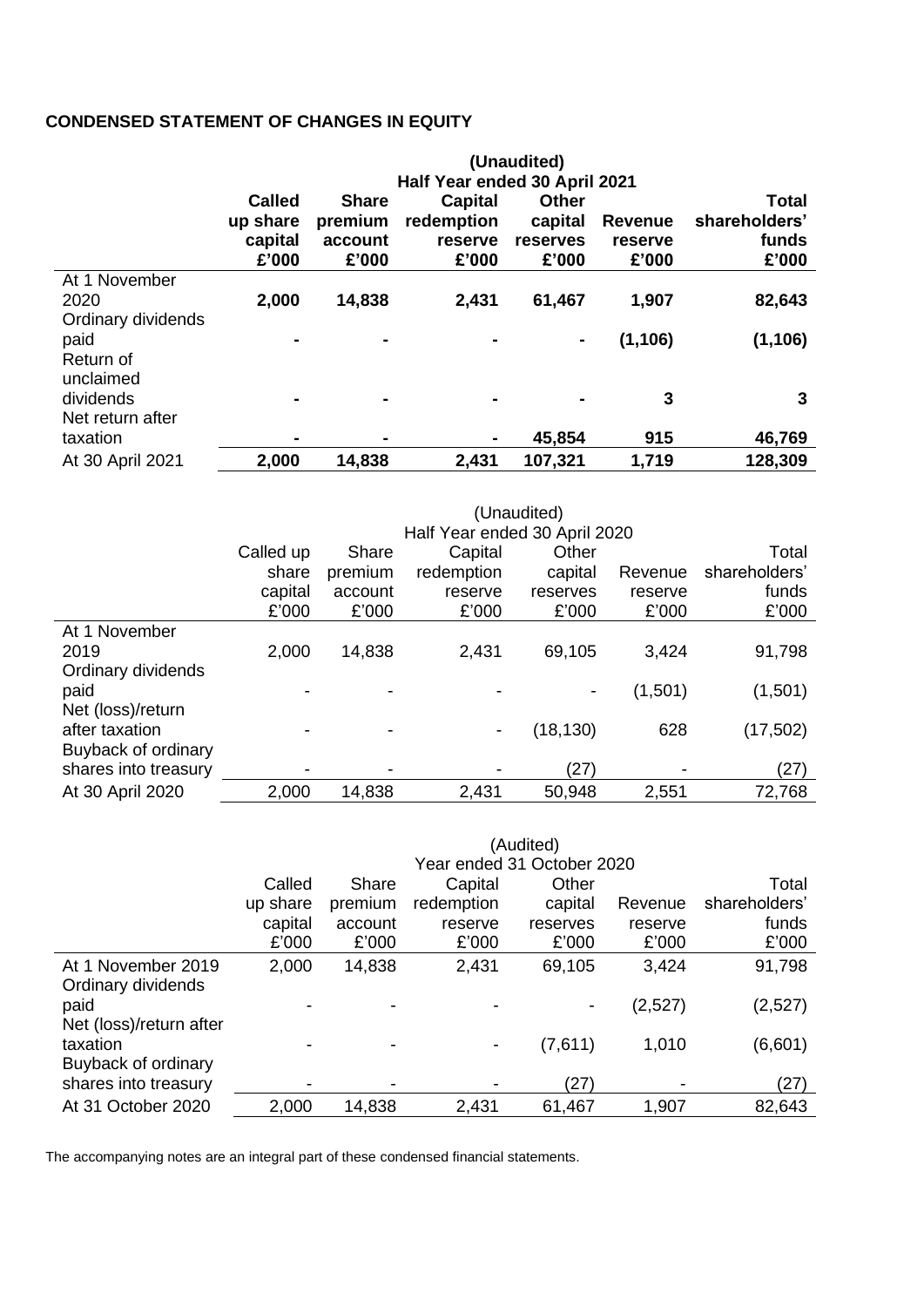# **CONDENSED STATEMENT OF FINANCIAL POSITION**

|                                                       | (Unaudited)                      | (Unaudited)                      | (Audited)<br>Year ended |
|-------------------------------------------------------|----------------------------------|----------------------------------|-------------------------|
|                                                       | Half year ended<br>30 April 2021 | Half year ended<br>30 April 2020 | 31 October 2020         |
|                                                       | £'000                            | £'000                            | £'000                   |
| Investments held at fair value through profit         |                                  |                                  |                         |
| or loss                                               |                                  |                                  |                         |
| Listed at market value                                | 61,123                           | 34,676                           | 33,606                  |
| Quoted on AIM at market value                         | 85,758                           | 48,894                           | 60,746                  |
| Unlisted at market value                              | 483<br>147,364                   | 400<br>83,970                    | 407<br>94,759           |
| <b>Current assets</b>                                 |                                  |                                  |                         |
| Investments held at fair value through profit or      |                                  |                                  |                         |
| loss                                                  | 2                                | 2                                | 2                       |
| <b>Debtors</b>                                        | 406                              | 327                              | 66                      |
| Cash at bank and in hand                              | 1,252                            | 506                              | 2,882                   |
|                                                       | 1,660                            | 835                              | 2,950                   |
| <b>Creditors:</b> amounts falling due within one year |                                  |                                  |                         |
| <b>Bank loans</b><br>Other creditors                  | (18,083)<br>(2,632)              | (11, 635)<br>(402)               | (14, 104)<br>(962)      |
| <b>Net current liabilities</b>                        | (19, 055)                        | (11, 202)                        | (12, 116)               |
| <b>Net assets</b>                                     | 128,309                          | 72,768                           | 82,643                  |
| <b>Capital and reserves</b>                           |                                  |                                  |                         |
| Called up share capital (note 6)                      | 2,000                            | 2,000                            | 2,000                   |
| Share premium account                                 | 14,838                           | 14,838                           | 14,838                  |
| Capital redemption reserve                            | 2,431                            | 2,431                            | 2,431                   |
| Other capital reserves                                | 107,321                          | 50,948                           | 61,467                  |
| Revenue reserves                                      | 1,719                            | 2,551                            | 1,907                   |
| <b>Total shareholders' funds</b>                      | 128,309                          | 72,768                           | 82,643                  |
| Net asset value per ordinary share - basic            |                                  |                                  |                         |
| and diluted (note 7)                                  | 1,624.5p                         | 921.3p                           | 1,046.3p                |

The accompanying notes are an integral part of these condensed financial statements.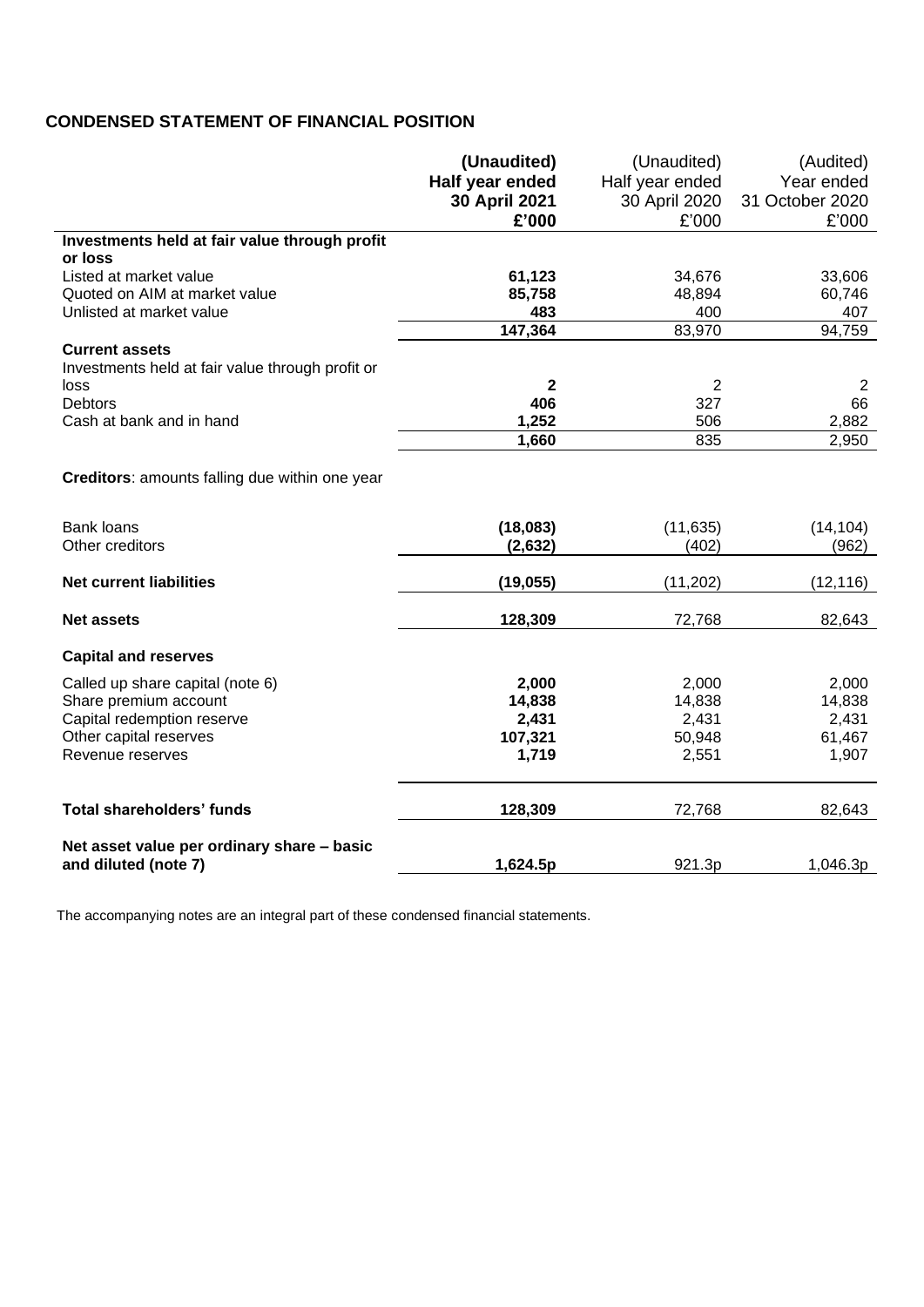# **CONDENSED STATEMENT OF CASH FLOWS**

|                                                                                        | (Unaudited)      | (Unaudited)      |                 |
|----------------------------------------------------------------------------------------|------------------|------------------|-----------------|
|                                                                                        | <b>Half Year</b> | <b>Half Year</b> | (Audited)       |
|                                                                                        | ended            | ended            | Year ended      |
|                                                                                        | 30 April 2021    | 30 April 2020    | 31 October 2020 |
|                                                                                        | £'000            | £'000            | £'000           |
| Cash flows from operating activities                                                   |                  |                  |                 |
| Net return/(loss) before taxation                                                      | 46,771           | (17,500)         | (6,598)         |
| Add back: finance costs                                                                | 64               | 80               | 131             |
| Add: (gains)/losses on investments held at fair                                        |                  |                  |                 |
| value through profit or loss                                                           | (47, 311)        | 17,925           | 7,215           |
| Withholding tax on dividends deducted at source                                        |                  | (4)              | (5)             |
| (Increase)/decrease in debtors                                                         | (312)            | 135              | 167             |
| Increase/(decrease) in creditors                                                       | 1,130            | (180)            | (27)            |
|                                                                                        |                  |                  |                 |
| Net cash inflow from operating activities                                              | 342              | 456              | 883             |
|                                                                                        |                  |                  |                 |
| <b>Cash flows from investing activities</b>                                            |                  |                  |                 |
| Purchase of investments                                                                | (22, 288)        | (4,938)          | (12, 719)       |
| Sale of investments                                                                    | 17,494           | 6,595            | 14,938          |
| Net cash (outflow)/inflow from investing                                               |                  |                  |                 |
| activities                                                                             | (4, 794)         | 1,657            | 2,219           |
| <b>Cash flows from financing activities</b><br>Equity dividends paid (net of refund or |                  |                  |                 |
| unclaimed distributions and reclaimed                                                  |                  |                  |                 |
| distributions)                                                                         | (1, 103)         | (1,501)          | (2,527)         |
|                                                                                        |                  |                  |                 |
| Buyback of ordinary shares into treasury                                               | 3,979            | (27)             | (27)            |
| Net loans drawn down/(repaid)                                                          | (54)             | (968)<br>(82)    | 1,501<br>(138)  |
| Interest paid                                                                          |                  |                  |                 |
| Net cash inflow/(outflow) from financing<br><b>activities</b>                          |                  |                  |                 |
|                                                                                        | 2,822            | (2,578)          | (1, 191)        |
| Net (decrease)/increase in cash and cash                                               |                  |                  |                 |
| equivalents                                                                            | (1,630)          | (465)            | 1,911           |
|                                                                                        |                  |                  |                 |
| Cash and cash equivalents at start of year                                             | 2,882            | 971              | 971             |
|                                                                                        |                  |                  |                 |
| Cash and cash equivalents at end of period                                             | 1,252            | 506              | 2,882           |
|                                                                                        |                  |                  |                 |
| <b>Comprising:</b><br>Cash at bank                                                     | 1,252            | 506              | 2,882           |
|                                                                                        |                  |                  |                 |

The accompanying notes are an integral part of these condensed financial statements.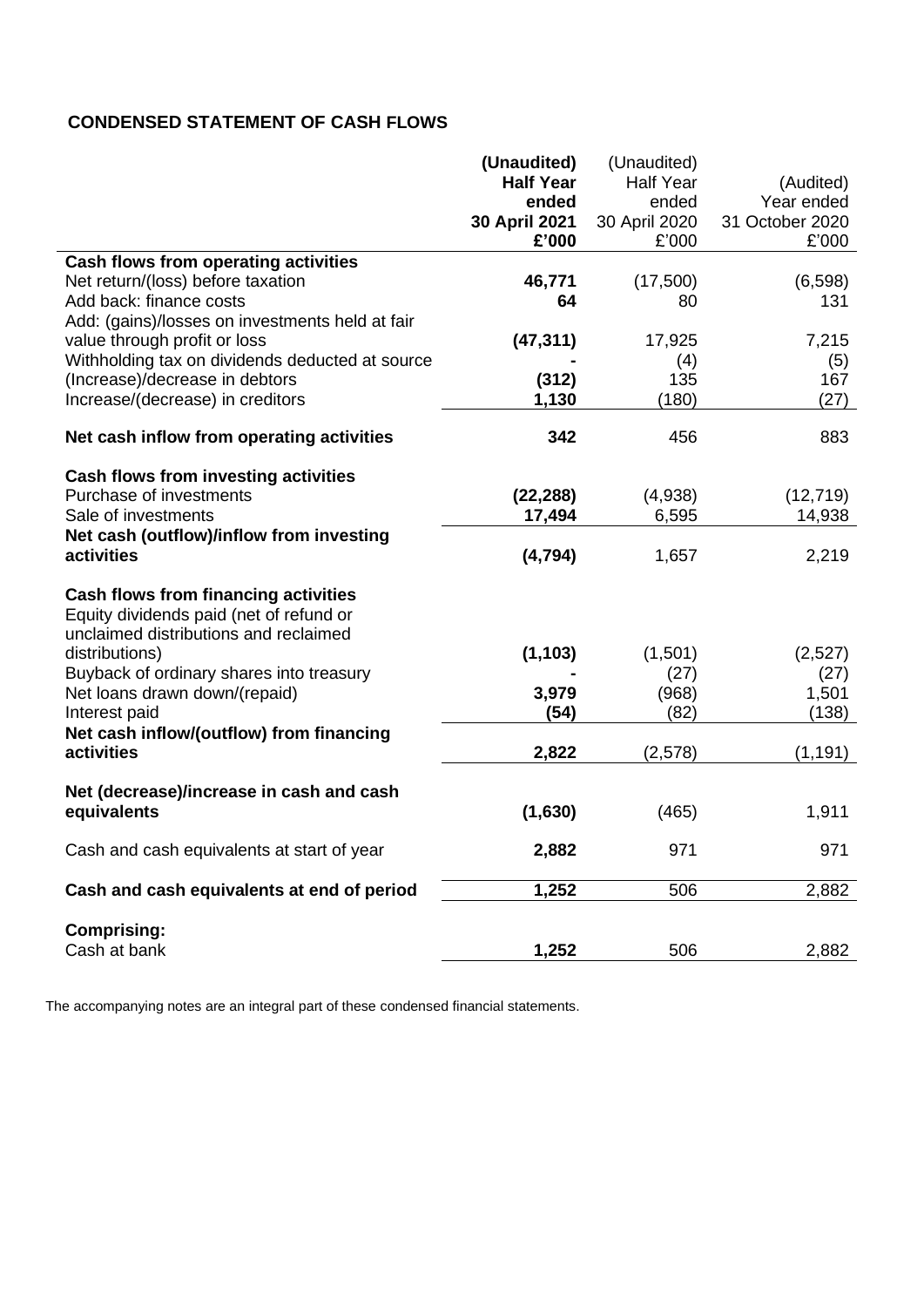# **NOTES TO THE CONDENSED FINANCIAL STATEMENTS**

# **1 Accounting policies – basis of preparation**

The condensed set of financial statements has been prepared in accordance with FRS 104, Interim Financial Reporting, FRS 102, the Financial Reporting Standard applicable in the UK and Republic of Ireland, and the Statement of Recommended Practice for "Financial Statements of Investment Trust Companies and Venture Capital Trusts", which was updated by the Association of Investment Companies in October 2019.

For the period under review, the Company's accounting policies have not varied from those described in the annual report for the year ended 31 October 2020.

These financial statements have been neither audited nor reviewed by the Company's auditor.

# **2 Management and performance fees**

Henderson Investment Funds Limited ('HIFL') is appointed to act as the Company's Alternative Investment Fund Manager. HIFL delegates investment management services to Henderson Global Investors Limited ('HGIL'). References to Janus Henderson or the Manager within these results refer to the services provided by both HIFL and HGIL.

Management and performance fees are charged in accordance with the terms of the management agreement and provided for when due. The management fee is calculated, quarterly in arrears, as 0.55% per annum on the net assets. Arrangements are in place for the Manager to earn a performance fee. The cap on total fees that can be earned in a financial year is 1.5% of the average net assets over the year. A performance fee of £1.18m has been accrued as at 30 April 2021 (30 April 2020 and 31 October 2020: £nil).

Since 1 November 2013, the Company has allocated 70% of its management fees and finance costs to the capital return of the Income Statement with the remaining 30% being allocated to the revenue return. Performance fees payable are allocated 100% to the capital return.

### **3 Dividends**

The Board decided to pay quarterly dividends from the beginning of the 2020 financial year, to make dividends as predictable for shareholders as possible.

In March 2021, the Board declared a first interim dividend of 6.5p (2020: 6.5p) per ordinary share, to be paid out of revenue on 25 June 2021 to shareholders on the register of the Company at the close of business on 21 May 2021. The cost of this dividend was £513,000 (2020: £513,000).

The Board has declared a second interim dividend of 6.5p (2020: 6.5p) per ordinary share, to be paid out of revenue on 24 September 2021 to shareholders on the register of the Company at the close of business on 20 August 2021. The ex-dividend date will be 19 August 2021. Based on the number of ordinary shares in issue on 30 June 2021, the cost of this dividend will be £513,000 (2020: £513,000).

No provision has been made for the interim dividends in these condensed financial statements. The third interim dividend of 6.5p per ordinary share, paid on 18 December 2020 and the final dividend of 7.5p per ordinary share, paid on 26 March 2021 in respect of the year ended 31 October 2020, have been recognised as a distribution in this period.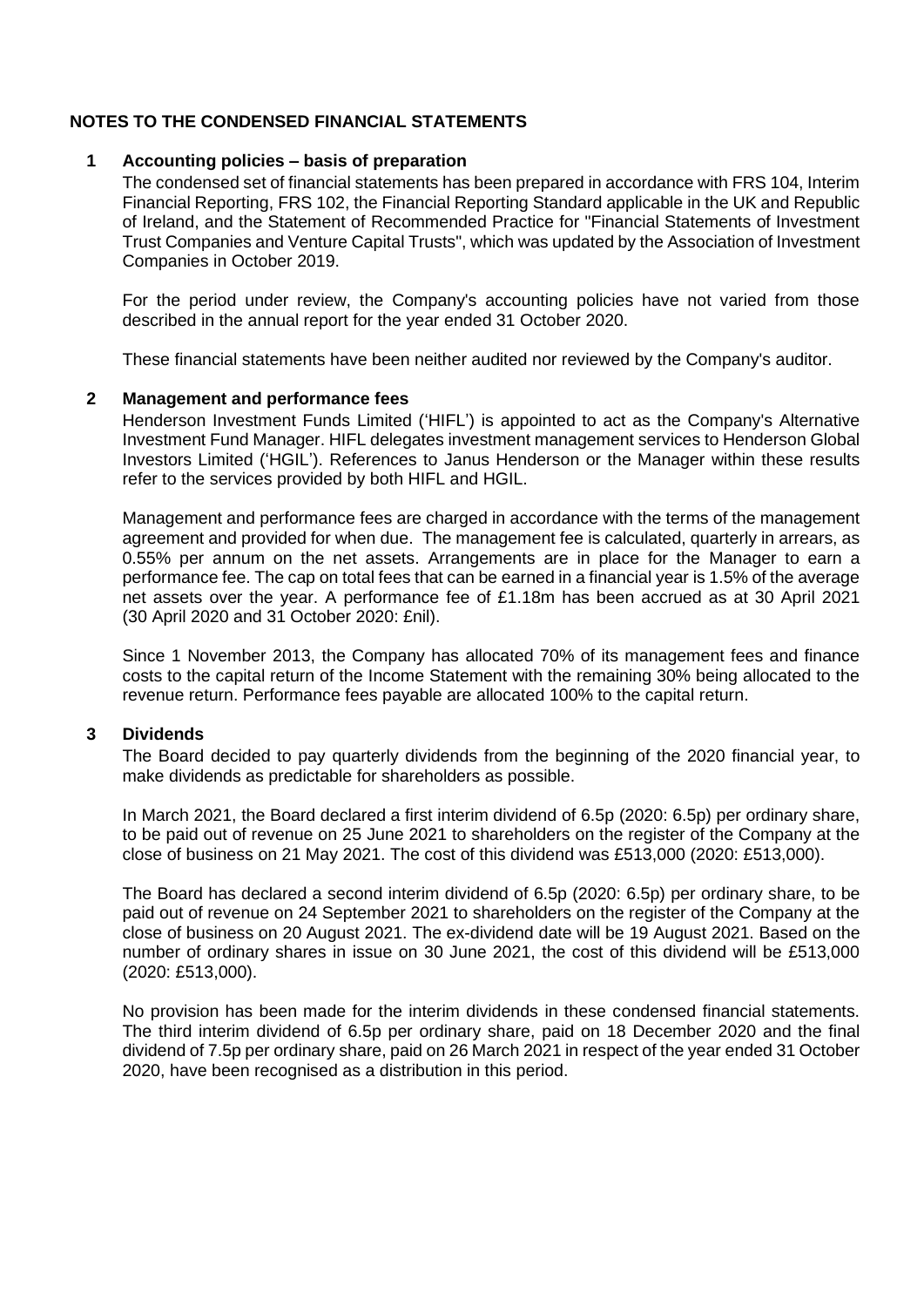# **4 Return/(loss) per ordinary share – basic and diluted**

The return/(loss) per ordinary share is based on the following figures:

|                                                                                     | (Unaudited)<br><b>Half Year ended</b><br>30 April 2021<br>£'000 | (Unaudited)<br>Half Year ended<br>30 April 2020<br>£'000 | (Audited)<br>Year ended<br>31 October 2020<br>£'000 |
|-------------------------------------------------------------------------------------|-----------------------------------------------------------------|----------------------------------------------------------|-----------------------------------------------------|
| Revenue return<br>Capital return/(loss)                                             | 915<br>45,854                                                   | 628<br>(18, 130)                                         | 1,010<br>(7,611)                                    |
| Total return/(loss)                                                                 | 46,769                                                          | (17,502)                                                 | (6,601)                                             |
| Weighted average number of<br>ordinary shares in issue for the<br>period            | 7,898,375                                                       | 7,898,669                                                | 7,898,521                                           |
| Revenue return per ordinary<br>share<br>Capital return/(loss) per<br>ordinary share | 11.58p<br>580.55p                                               | 7.95p<br>(229.53p)                                       | 12.78p<br>(96.36p)                                  |
| Total return/(loss) per ordinary<br>share                                           | 592.13p                                                         | (221.58p)                                                | (83.58p)                                            |

The Company has no securities in issue that could dilute the return per ordinary share. Therefore, the basic and diluted returns per share are the same.

### **5 Investments held at fair value through profit or loss**

The table below analyses fair value measurements for investments held at fair value through profit or loss. These fair value measurements are categorised into different levels in the fair value hierarchy based on the valuation techniques used and are defined as follows under FRS 102:

- Level 1: valued using quoted prices in active markets for identical assets
- Level 2: valued by reference to valuation techniques using observable inputs other than quoted prices included in Level 1
- Level 3: valued by reference to valuation techniques using inputs that are not based on observable market date

| Investments held at fair value through<br>profit or loss at 30 April 2021 (unaudited) | Level 1<br>£'000 | Level 2<br>£'000 | Level 3<br>£'000 | <b>Total</b><br>£'000 |
|---------------------------------------------------------------------------------------|------------------|------------------|------------------|-----------------------|
| <b>Investments</b>                                                                    | 146,881          |                  | 483              | 147,364               |
| <b>Current asset investments</b>                                                      |                  |                  |                  |                       |
| <b>Total</b>                                                                          | 146,883          |                  | 483              | 147,366               |
|                                                                                       |                  |                  |                  |                       |
| Investments held at fair value through profit or                                      | Level 1          | Level 2          | Level 3          | Total                 |
| loss at 30 April 2020 (unaudited)                                                     | £'000            | £'000            | £'000            | £'000                 |
| Investments                                                                           | 83,570           |                  | 400              | 83,970                |
| <b>Current asset investments</b>                                                      | 2                |                  |                  | 2                     |
| Total                                                                                 | 83,572           |                  | 400              | 83,972                |
|                                                                                       |                  |                  |                  |                       |
| Investments held at fair value through profit or                                      | Level 1          | Level 2          | Level 3          | Total                 |
| loss at 31 October 2020 (audited)                                                     | £'000            | £'000            | £'000            | £'000                 |
| Investments                                                                           | 94,352           |                  | 407              | 94,759                |
| <b>Current asset investments</b>                                                      | 2                |                  |                  | 2                     |
| Total                                                                                 | 94,354           |                  | 407              | 94,761                |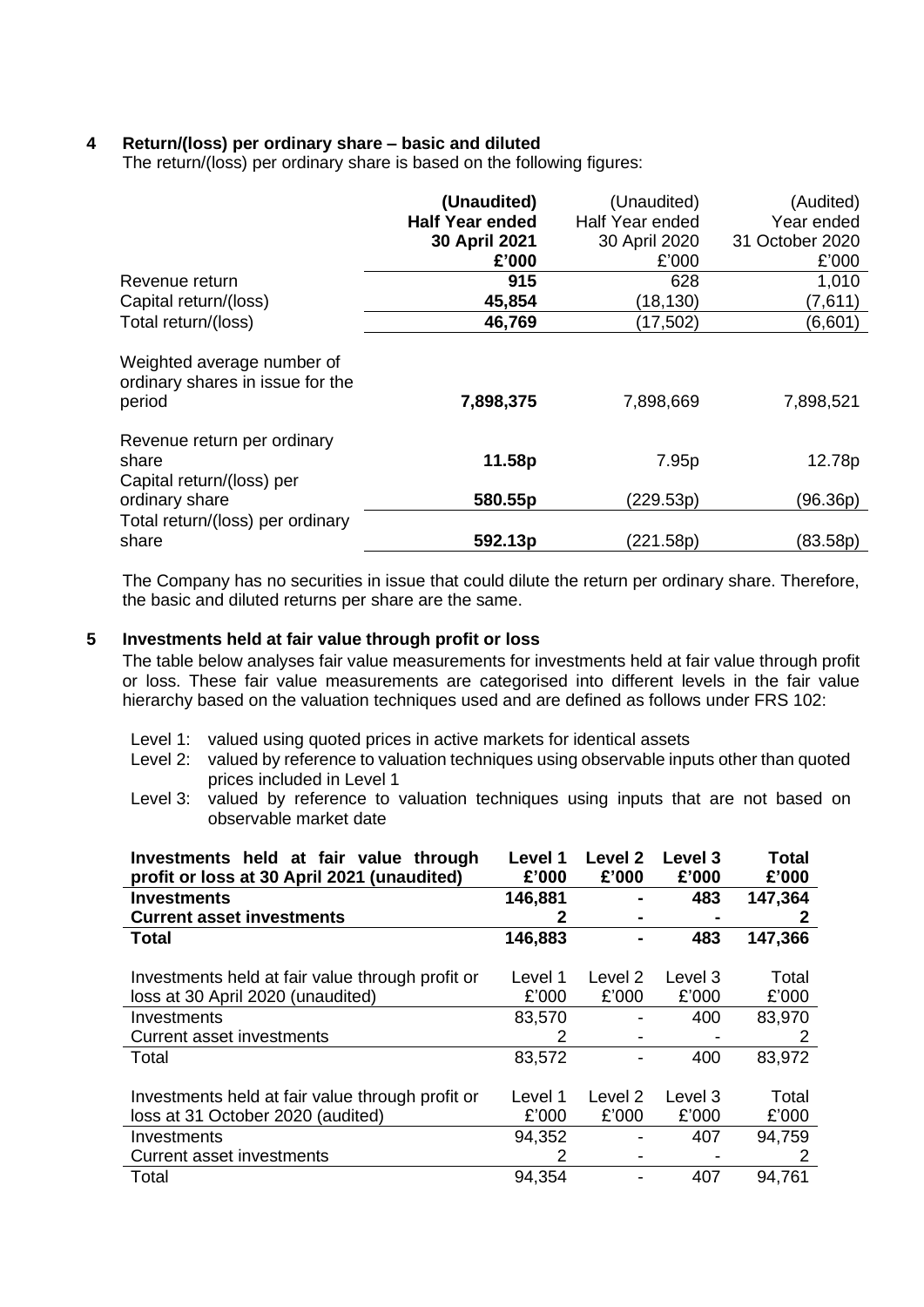There have been no transfers between levels of the fair value hierarchy during the period.

The valuation techniques used by the Company are explained in the accounting policies note 1(d) in the Company's Annual Report for the year ended 31 October 2020.

# **6 Called-up share capital**

During the half year ended 30 April 2021, no shares were issued or repurchased (half year ended 30 April 2020 and year ended 31 October 2020: no shares issued and 2,813 shares repurchased at a cost of £27,000). At 30 April 2021 there were 8,000,858 ordinary shares of 25p each in issue (30 April 2020 and 31 October 2020: 8,000,858) of which 102,483 were held in treasury (30 April 2020 and 31 October 2020: 102,483 shares held in treasury) resulting in 7,898,375 shares being entitled to a dividend (30 April 2020 and 31 October 2020: 7,898,375).

# **7 Net asset value per ordinary share – basic and diluted**

Net asset value per ordinary share is based on the net assets attributable to the ordinary shares of £128,309,000 (30 April 2020: £72,768,000; 31 October 2020: £82,643,000) and on the 7,898,375 ordinary shares of 25p each in issue at 30 April 2021 (half year ended 30 April 2020 and year ended 31 October 2020: 7,898,375).

# **8 Transaction costs**

Purchase transaction costs for the half year ended 30 April 2021 were £80,000 (30 April 2020: £8,000; 31 October 2020: £27,000); these comprise mainly stamp duty and commissions. Sale transaction costs for the half year ended 30 April 2021 were £8,000 (30 April 2020: £2,000; 31 October 2020: £6,000); these comprise mainly commissions.

# **9 Related party transactions**

The Company's transactions with related parties in the period under review were with the Directors and the Manager. There were no material transactions between the Company and its Directors during the half year other than amounts paid to them in respect of expenses and remuneration for which there are no outstanding amounts payable at the half year period end. Directors' shareholdings as at 31 October 2020 are disclosed in the Annual Report.

In relation to the provision of services by the Manager, other than fees payable by the Company in the ordinary course of business and the facilitation of marketing activities with third parties, there were no material transactions with the Manager affecting the financial position of the Company during the half-year period.

# **10 Going concern**

The Company's Articles of Association require that at the Annual General Meeting of the Company held in 2008, and every third year thereafter, an ordinary resolution be put to approve the continuation of the Company. The next triennial continuation resolution will be put to the Annual General Meeting in 2023. The assets of the Company consist almost entirely of securities that are listed (or quoted on AIM) and are readily realisable. Having assessed these factors and the principal risks, as well as considering the additional risks related to COVID-19, the Directors consider it appropriate to adopt the going concern basis of accounting in preparing the financial statements. Accordingly, the Directors believe that the Company has adequate resources to continue in operational existence for at least twelve months from the date of approval of the financial statements.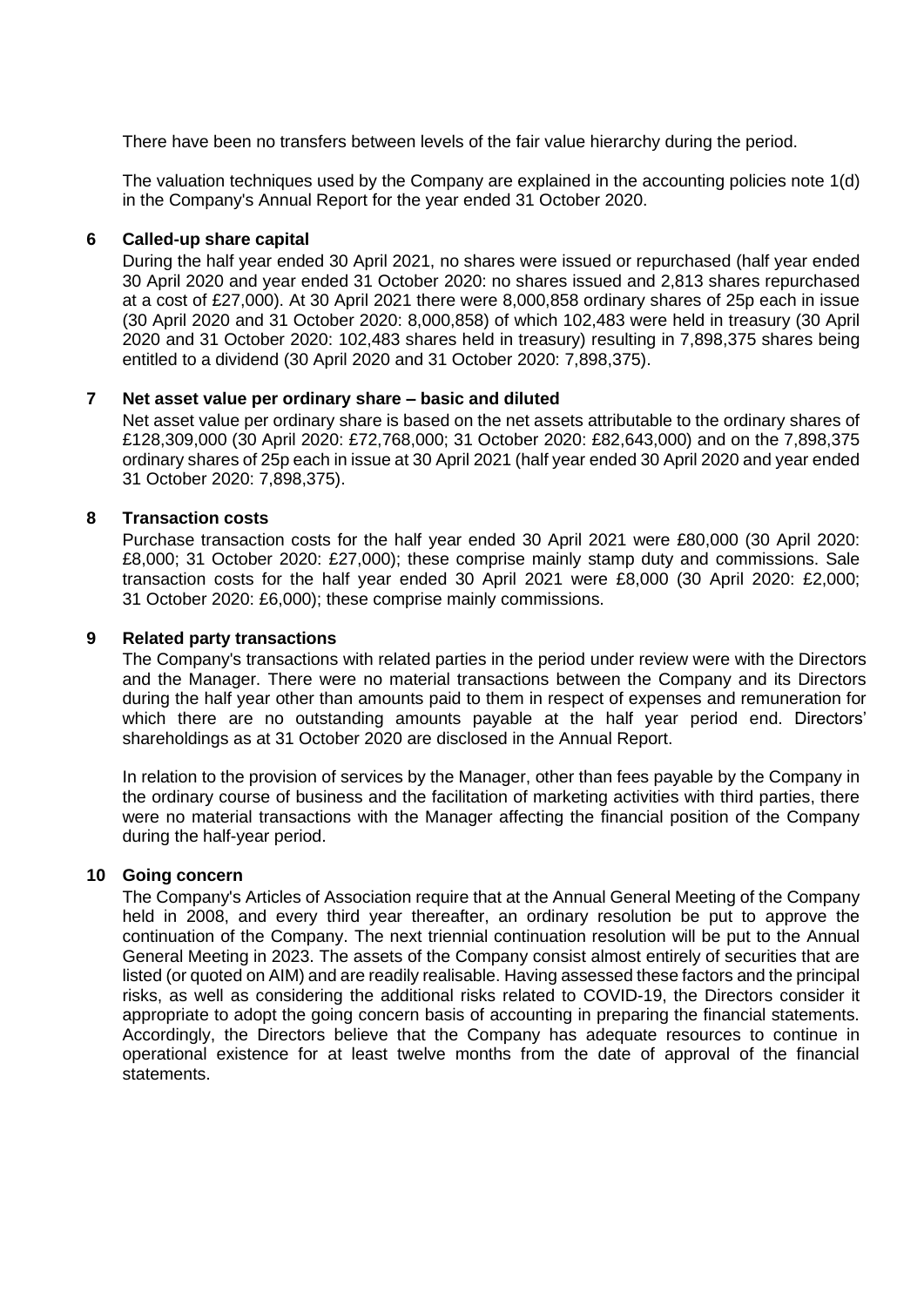### **11 Net debt reconciliation**

|                                | Cash and cash<br>equivalents<br>£'000 | <b>Bank loans and</b><br>overdraft repayable<br>within one year<br>£'000 | Total<br>£'000 |
|--------------------------------|---------------------------------------|--------------------------------------------------------------------------|----------------|
| Net debt as at 31 October 2020 | 2,882                                 | (14, 104)                                                                | (11, 222)      |
| Cash flows                     | (1,630)                               | (3,979)                                                                  | (5,609)        |
| Net debt as at 30 April 2021   | 1,252                                 | (18,083)                                                                 | (16,831)       |

|                                | Cash and cash<br>equivalents<br>£'000 | <b>Bank loans and</b><br>overdraft repayable<br>within one year<br>£'000 | Total<br>£'000 |
|--------------------------------|---------------------------------------|--------------------------------------------------------------------------|----------------|
| Net debt as at 31 October 2019 | 971                                   | (12,603)                                                                 | (11,632)       |
| Cash flows                     | (465)                                 | 968                                                                      | 503            |
| Net debt as at 30 April 2020   | 506                                   | (11,635)                                                                 | (11,129)       |

|                                | Cash and cash<br>equivalents<br>£'000 | <b>Bank loans and</b><br>overdraft repayable<br>within one year<br>£'000 | Total<br>£'000 |
|--------------------------------|---------------------------------------|--------------------------------------------------------------------------|----------------|
| Net debt as at 31 October 2019 | 971                                   | (12,603)                                                                 | (11, 632)      |
| Cash flows                     | 1,911                                 | (1,501)                                                                  | 410            |
| Net debt as at 31 October 2020 | 2,882                                 | (14,104)                                                                 | (11, 222)      |

# **12 General information**

#### **Company Status:**

Henderson Opportunities Trust plc is registered in England and Wales (No. 01940906), has its registered office at 201 Bishopsgate, London EC2M 3AE and is listed on the London Stock Exchange.

### SEDOL/ISIN: 0853657/GB0008536574

London Stock Exchange (TIDM) Code: HOT Global Intermediary Identification Number (GIIN): LVAHJH.99999.SL.826 Legal Entity Identifier (LEI): 2138005D884NPGHFQS77

### **Directors and Corporate Secretary:**

The Directors of the Company are Wendy Colquhoun (Chairman), Frances Daley (Audit and Risk Committee Chairman), Chris Hills and Davina Curling. The Corporate Secretary is Henderson Secretarial Services Limited, represented by Melanie Stoner (Fellow of the Chartered Governance Institute).

### **Website:**

Details of the Company's share price and net asset value, together with general information about the Company, monthly factsheets and data, copies of announcements, reports and details of general meetings can be found at [www.hendersonopportunitiestrust.com.](http://www.hendersonopportunitiestrust.com/)

### **13 Comparative information**

The financial information contained in the half-year report does not constitute statutory accounts as defined in section 434 of the Companies Act 2006. The financial information for the half-year periods ended 30 April 2021 and 30 April 2020 has not been audited or reviewed by the Company's auditors. The figures and financial information for the year ended 31 October 2020 are an extract based on the latest published accounts and do not constitute statutory accounts for that year. Those